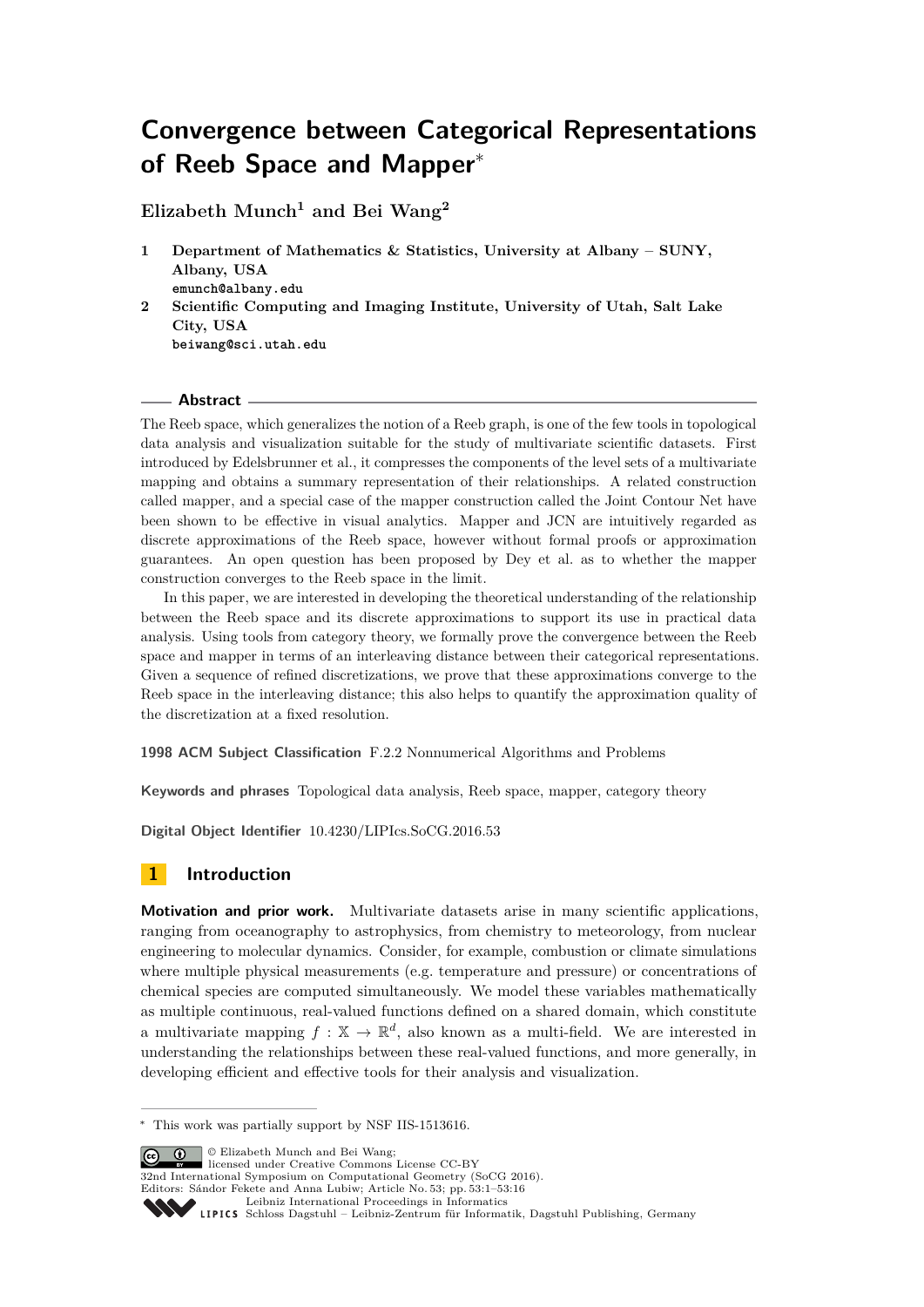### **53:2 Convergence between Categorical Representations of Reeb Space and Mapper**

Recently, topological methods have been developed to support the analysis and visualization of scalar field data with widespread applicability. In particular, a great deal of work for scalar topological analysis has been focused on computing the Reeb graph [\[21\]](#page-15-1). The Reeb graph contracts each contour (i.e. component of a level set) of a real-valued function to a single point and uses a graph representation to summarize the connections between these contours. When the domain is simply connected, this construction forms a contour tree, which has been shown to be effective in many applications including data simplification and exploratory visualization [\[3\]](#page-14-0). From a computational perspective, both randomized [\[11\]](#page-15-2) and deterministic [\[18\]](#page-15-3) algorithms exist that compute the Reeb graph for a function defined on a simplicial complex K in time  $O(m \log m)$ , where m is the total number of vertices, edges and triangles in *K*. Recent work by de Silva et al. [\[7\]](#page-14-1) has shown that the data of a Reeb graph can be stored in a category-theoretic object called a cosheaf, which opens the way for defining a metric for Reeb graphs known as the interleaving distance. The idea of utilizing a cosheaf over a simplicial complex has also been previously investigated, in particular in the work of Curry [\[6\]](#page-14-2).

Unlike for real-valued functions, very few tools exist for studying multivariate data topologically as the situation becomes much more complicated. The most notable examples of these tools are the Jacobi set [\[9\]](#page-15-4) and the Reeb space [\[10\]](#page-15-5). The Jacobi set analyzes the critical points of a real-valued function restricted to the intersection of the level sets of other functions. On the other hand, the Reeb space, a generalization of the Reeb graph, compresses the components of the level sets of the multivariate mapping (i.e.  $f^{-1}(c)$ , for  $c \in \mathbb{R}^d$  and obtains a summary representation of their relationships. These two concepts are shown to be related as the image of the Jacobi sets under the mapping corresponds to certain singularities in the Reeb space. An algorithm has been described by Edelsbrunner et al. [\[10\]](#page-15-5) to construct the Reeb space of a generic piecewise-linear (PL),  $\mathbb{R}^d$ -valued mapping defined on a combinatorial manifold up to dimension 4. Let *n* be the number of  $(d-1)$ -simplices in the combinatorial manifold. Assuming *d* is a constant, the running time of the algorithm is  $O(n^d)$ , polynomial in *n* [\[19\]](#page-15-6).

A related construction called mapper [\[22\]](#page-15-7) takes as input a multivariate mapping and produces a summary of the data by using a cover of the range space of the mapping. Such a summary converts the mapping with a fixed cover into a simplicial complex for efficient computation, manipulation, and exploration [\[14,](#page-15-8) [17\]](#page-15-9). When the mapping is a real-valued function (i.e.  $d = 1$ ) and the cover consists of a collection of open intervals, it is stated without proof that the mapper constrcution recovers the Reeb graph precisely as the scale of the cover goes to zero [\[22\]](#page-15-7). A similar combinatorial idea has also been explored with the *α*-Reeb graph [\[5\]](#page-14-3), which is another relaxed notion of a Reeb graph produced by a cover of the range space consisting of open intervals of length at most  $\alpha$ . Recently, Dey et al. [\[8\]](#page-14-4) extended mapper to its multiscale version by considering a hierarchical family of covers and the maps between them. At the end of their exposition, the authors raised an open question in understanding the continuous object that the mapper construction converges to as the scale of the cover goes to zero, in particular, whether the mapper construction converges to the Reeb space. In addition, Carr and Duke [\[2\]](#page-14-5) introduced a special case of mapper called the Joint Contour Net (JCN) together with its efficient computation, for a PL mapping defined over a simplicial mesh involving an arbitrary number of real-valued functions. Based on a cover of the range space using *d*-dimensional intervals, the JCN quantizes the variation of multiple variables simultaneously by considering connected components of interval regions (i.e.  $f^{-1}(a, b)$ ) instead of the connected components of level sets (i.e.  $f^{-1}(c)$ ). It can be computed in time  $O(km\alpha(km))$ , where *m* is the size of the input mesh, *k* is the total number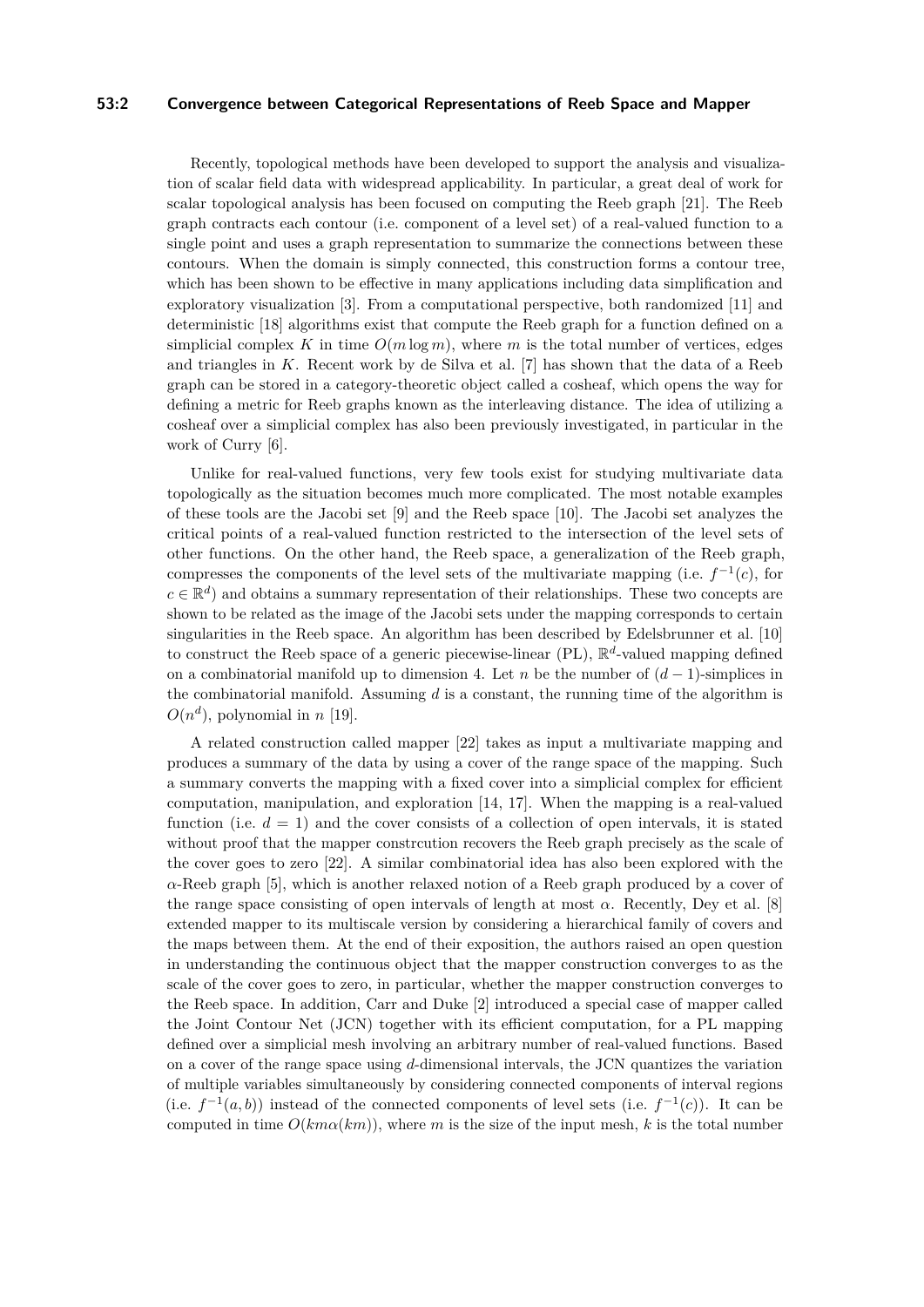of quantized interval regions, and  $\alpha$  is the slow-growing inverse Ackermann function [\[2\]](#page-14-5). The authors stated that the JCN can be considered as a discrete approximation that converges in the limit to the Reeb space [\[2\]](#page-14-5), although this statement was supported only by intuition and lacked approximation guarantees.

**Contributions.** In this paper, we are interested in developing theoretical understandings between the Reeb space and its discrete approximations to support its use in practical data analysis. Using tools from category theory, we formally prove the convergence between the Reeb space and mapper in terms of an interleaving distance between their categorical representations (Theorem [1\)](#page-7-0). Given a sequence of refined discretizations, we prove that these approximations converge to the Reeb space in the interleaving distance; this also helps to quantify the approximation quality of the discretization at a fixed resolution. Such a result easily generalizes to special cases of mapper such as the JCN. Our work extends and generalizes the tools from the categorical representation of Reeb graphs [\[7\]](#page-14-1) to a new categorical framework for Reeb spaces. In particular, we provide for the first time the definition of the interleaving distance for Reeb spaces (Definition [2\)](#page-8-0). We demonstrate that such a distance is an extended pseudometric (Theorem [3\)](#page-8-1) and it provides a simple and formal language for structural comparisons. Finally in the setting of Reeb graphs (when  $d = 1$ ), we demonstrate that mapper converges to the Reeb graph geometrically on the space level (Corollary [6\)](#page-13-0). We further provide an algorithm for constructing a continuous representation of mapper geometrically from its categorical representation.

# <span id="page-2-2"></span>**2 Topological Notions**

We now review the relevant background on the Reeb space  $[10, 19]$  $[10, 19]$  $[10, 19]$  and mapper<sup>[1](#page-2-0)</sup>  $[8, 22]$  $[8, 22]$  $[8, 22]$ . In theory, we assume the data given is a compact topological space  $X$  with an  $\mathbb{R}^d$ -valued function,  $f: \mathbb{X} \to \mathbb{R}^d$ , often denoted  $(\mathbb{X}, f)$ . In practice, we assume the data we work with is a multivariate PL mapping *f* defined over a simplicial mesh; more restrictively (for easier exposition of our algorithms and proofs), we consider a generic, PL mapping *f* from a combinatorial manifold [\[20\]](#page-15-10) to  $\mathbb{R}^d$ .

**Reeb Space.** Let  $f : \mathbb{X} \to \mathbb{R}^d$  be a generic, continuous mapping<sup>[2](#page-2-1)</sup>. Intuitively, the Reeb space of f parametrizes the set of components of preimages of points in  $\mathbb{R}^d$  [\[10\]](#page-15-5). Two points *x, y* ∈ X are equivalent, denoted by  $x \sim_f y$ , if  $f(x) = f(y)$  and *x* and *y* belong to the same path connected component of the preimage,  $f^{-1}(f(x)) = f^{-1}(f(y))$ . The *Reeb space* is the quotient space obtained by identifying equivalent points, that is,  $\mathcal{R}(\mathbb{X}, f) = \mathbb{X}/ \sim_f$ , together with the quotient topology inherited from X. A powerful analysis tool, the *Reeb graph*, can be considered a special case in this context when  $d = 1$ . Reeb spaces have been shown to have triangulations and canonical stratifications into manifolds for nice enough starting data [\[10\]](#page-15-5).

**Mapper.** An open cover of a topological space X is a collection  $\mathcal{U} = \{U_{\alpha}\}_{{\alpha \in A}}$  of open sets for some indexing set *A* such that  $\bigcup_{\alpha \in A} U_{\alpha} = \mathbb{X}$ . In this paper, we will always assume that each  $U_{\alpha}$  is path-connected and a cover means a finite open cover. We define a finite open cover U to be a *good* cover if every finite nonempty intersection of sets in U is contractible. Given

<span id="page-2-0"></span><sup>1</sup> Mapper was originally referred to as a method [\[22\]](#page-15-7), however we refer to it as a topological construction/object in this paper.

<span id="page-2-1"></span><sup>2</sup> For simplicity, assume *f* is a PL mapping defined on a combinatorial manifold.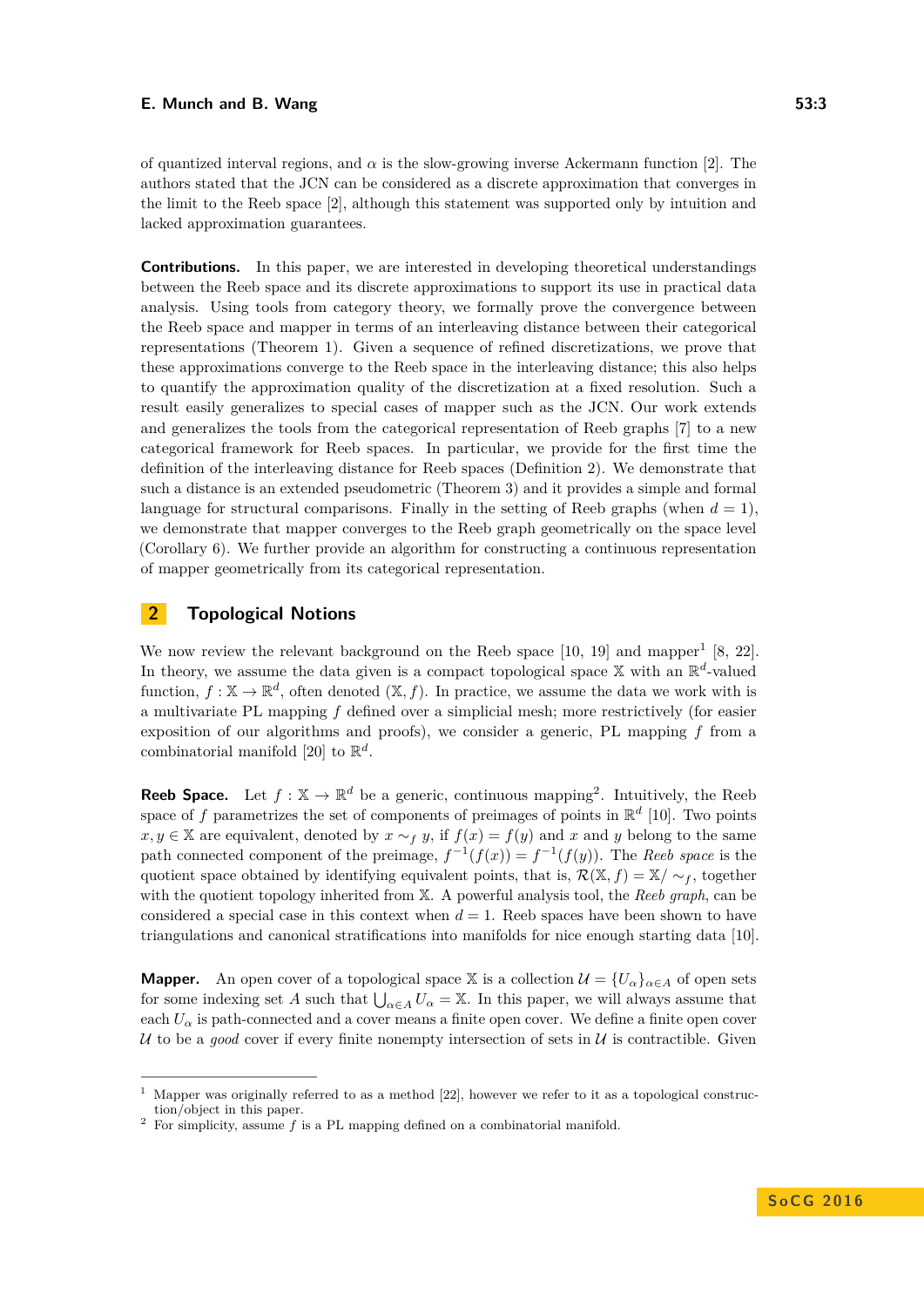<span id="page-3-0"></span>

**Figure 1** The data of a Reeb graph (on the left) can be stored as a functor. First, we give the middle functor  $f^{-1}$ : **Open**( $\mathbb{R}$ )  $\to$  **Top** which sends each open set *I* to the topological space  $f^{-1}(I)$ ; and sends each inclusion map between open sets  $I \subseteq J$  to an inclusion map  $f^{-1}(I) \to f^{-1}(J)$ . Then the Reeb graph information is represented by composing this functor with the functor  $\pi_0$  : **Top**  $\rightarrow$  **Set**, producing a functor on the right  $\pi_0 f^{-1}$ : **Open**(R)  $\rightarrow$  **Set**. Via  $\pi_0$ , the inclusion maps on the topological spaces become set maps.

a cover  $\mathcal{U} = \{U_{\alpha}\}_{{\alpha \in A}}$  of X, let  $Nrv(\mathcal{U})$  denote the simplicial complex that corresponds to the *nerve* of the cover  $U$ ,  $Nrv(U) = \{ \sigma \subseteq A \mid \bigcap_{\alpha \in \sigma} U_{\alpha} \neq \emptyset \}$ . Given a (potentially multivariate) continuous map  $f: \mathbb{X} \to \mathbb{Y}$  where  $\mathbb{Y}$  is equipped with a cover  $\mathcal{U} = \{U_{\alpha}\}_{{\alpha \in A}},$  we write  $f^*(\mathcal{U})$ as the cover of X obtained by considering the path connected components of  $f^{-1}(U_\alpha)$  for each  $\alpha$ . Given such a function *f*, its *mapper construction* (or *mapper* for short) *M* is defined to be the nerve of  $f^*(\mathcal{U}), M(\mathcal{U}, f) := \text{Nrv}(f^*(\mathcal{U}))$  [\[22\]](#page-15-7). Intuitively, considering a real-valued function  $f: \mathbb{X} \to \mathbb{R}$  and a cover  $\mathcal{U}_{\varepsilon}$  of image( $f$ )  $\subseteq \mathbb{R}$  consisting of intervals of length at most *ε*, the corresponding mapper  $M(\mathcal{U}_{\varepsilon}, f)$  can be thought of as a relaxed Reeb graph that has been conjectured to converge to the Reeb graph of f as  $\varepsilon$  tends to zero [\[8,](#page-14-4) [22\]](#page-15-7), although no formal proofs have been previously provided.

# <span id="page-3-1"></span>**3 Categorical Notions**

**Category and opposite category.** Category theory [\[15\]](#page-15-11) can be thought of as a generalization of set theory in the sense that the item of study is still a set (technically a proper class), but now we are additionally interested in studying the relationships between the elements of the set. Mathematically, a *category* is an algebraic structure that consists of mathematical *objects* with a notion of *morphisms* (colloquially referred to as *arrows*) between the objects. A category has the ability to compose the arrows associatively, and there is an identity arrow for each object. Examples are abundant and those important to our exposition are: the category of topological spaces (as the objects) with continuous functions between them (as the arrows), denoted as **Top**; the category of sets with set maps, denoted as **Set**; the category of open sets in  $\mathbb{R}^d$  with inclusion maps, denoted as  $\text{Open}(\mathbb{R}^d)$ ; the category of vector spaces with linear maps, denoted as **Vect**; and the category of real numbers with inequalities connecting them, denoted as **R**. In addition, any simplicial complex *K* induces a category **Cell**(*K*) where the objects are the simplices of *K*, and there is a morphism  $\sigma \to \tau$  if  $\sigma$  is a face of  $\tau$ . Intuitively, we could think of a category as a big (probably infinite) directed multi-graph with extra underlying structures (due to the associativity and identity axioms obeyed by the arrows): the objects are the nodes, and each possible arrow between the nodes is represented as a directed edge. One common example used extensively throughout this paper is the idea of a *poset category*, which is a category **P** in which any pair of elements  $x, y \in \mathbf{P}$  has at most one arrow  $x \to y$ . Categories such as  $\mathbf{Open}(\mathbb{R}^d)$  and **R** are poset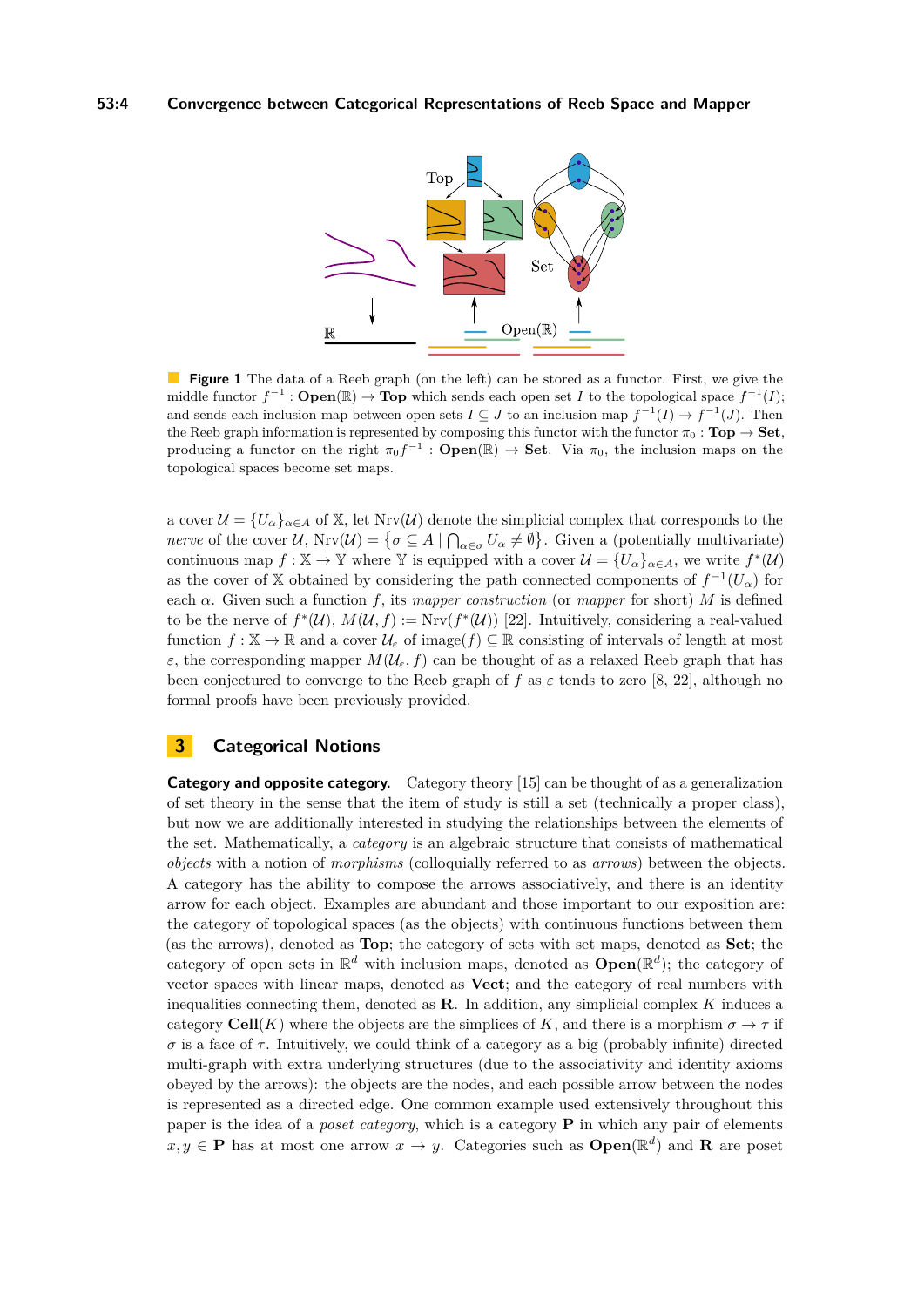$$
F(x) \xrightarrow{\varphi_x} G(x)
$$
  

$$
F[f] \downarrow \qquad \qquad \downarrow G[f]
$$
  

$$
F(y) \xrightarrow{\varphi_y} G(y)
$$

### <span id="page-4-0"></span>**Figure 2** The diagram for a natural transformation.

categories since there is exactly one arrow  $I \to J$  between open sets if  $I \subset J$  and exactly one arrow  $a \rightarrow b$  between real numbers if  $a \leq b$ . We often abuse notation and denote arrows in this category by the relation providing the poset structure, e.g.  $I \subseteq J$  instead of  $I \to J$  and  $a \leq b$  instead of  $a \to b$ . In the graph description, a poset category can be thought of as a directed graph which is not a multigraph. The *opposite category* (or dual category)  $\mathcal{C}^{op}$  of a given category  $\mathcal C$  is formed by reversing the arrows (morphisms), i.e. interchanging the source and target of each arrow.

**Functor.** A *functor* is a map between categories that maps objects to objects and arrows to arrows. A functor  $F: \mathcal{C} \to \mathcal{D}$  for categories  $\mathcal{C}$  and  $\mathcal{D}$  maps an object x in  $\mathcal{C}$  to an object *F*(*x*) in D, and maps an arrow  $f: x \to y$  of C to an arrow  $F[f]: F(x) \to F(y)$  of D in a way that respects the identity and composition laws. In the above graph allegory, a functor is a map between graphs which sends nodes (objects) to nodes and edges (arrows) to edges in a way that is compatible with the structure of the graphs. An example of a functor is the homology functor  $H_p$ : **Top**  $\rightarrow$  **Vect** which sends a topological space X to its *p*-th singular homology group  $H_p(\mathbb{X})$  (a vector space assuming field coefficients), and sends any continuous map  $f: \mathbb{X} \to \mathbb{Y}$  to the linear map between homology groups,  $H_p[f] := f_* : H_p(\mathbb{X}) \to H_p(\mathbb{Y})$ . Another functor used extensively in this paper is  $\pi_0 : \textbf{Top} \to \textbf{Set}$  which sends a topological space X to a set  $\pi_0(X)$  where each element represents a path connected component of X, and sends a map  $f : \mathbb{X} \to \mathbb{Y}$  to a set map  $\pi_0[f] := f_* : \pi_0(\mathbb{X}) \to \pi_0(\mathbb{Y})$ .

**Natural transformation.** We can make any collection of functors of the form  $F: \mathcal{C} \to \mathcal{D}$ into a category by defining arrows between the functors. A *natural transformation*  $\varphi : F \Rightarrow G$ between functors  $F, G : C \to \mathcal{D}$  is a family of arrows  $\varphi$  in  $\mathcal D$  such that (a) for each object *x* of C, we have  $\varphi_x : F(x) \to G(x)$ , an arrow of D; and (b) for any arrow  $f : x \to y$  in C,  $G[f] \circ \varphi_x = \varphi_y \circ F[f]$ , that is, the diagram of Figure [2](#page-4-0) commutes. Any collection of functors  $F: \mathcal{C} \to \mathcal{D}$  can thus be turned into a category, with the functors themselves as objects and the natural transformations as arrows, notated as  $\mathcal{D}^{\mathcal{C}}$ . This notation is used heavily throughout this paper where always  $\mathcal{D} = \mathbf{Set}$ . If for every object *x* of  $\mathcal{C}$ , the arrow  $\varphi_x$  is an isomorphism in  $\mathcal{D}$ , then  $\varphi$  is a *natural isomorphism* (equivalence) of functors. Two functors *F* and *G* are *(naturally) isomorphic* if there exists a natural isomorphism from *F* to *G*.

**Categorical Reeb graph.** For a real-valued function  $f : \mathbb{X} \to \mathbb{R}$ , the data of its corresponding Reeb graph can be stored as a functor  $F := \pi_0 f^{-1} : \mathbf{Open}(\mathbb{R}) \to \mathbf{Set}$ , defined by sending each open set *I* to a set  $F(I) := \pi_0 f^{-1}(I)$  that contains all the path connected components of  $f^{-1}(I)$ ; and by sending an inclusion  $I \subseteq J$  to a set map  $F[I \subseteq J] : F(I) \to F(J)$ induced by the inclusion  $f^{-1}(I) \subseteq f^{-1}(J)$ . This is illustrated in Figure [1.](#page-3-0) The objects  $F(I)$  store the connected components sitting over any open set; the information from the arrows  $F(I) \to F(J)$  gives the information needed to glue together all of this data. This construction produces a categorical representation of the Reeb graph, referred to as the *categorical Reeb graph*. It was used in [\[7\]](#page-14-1) to define the interleaving distance for Reeb graphs which we generalize to Reeb spaces in Section [5.](#page-8-2)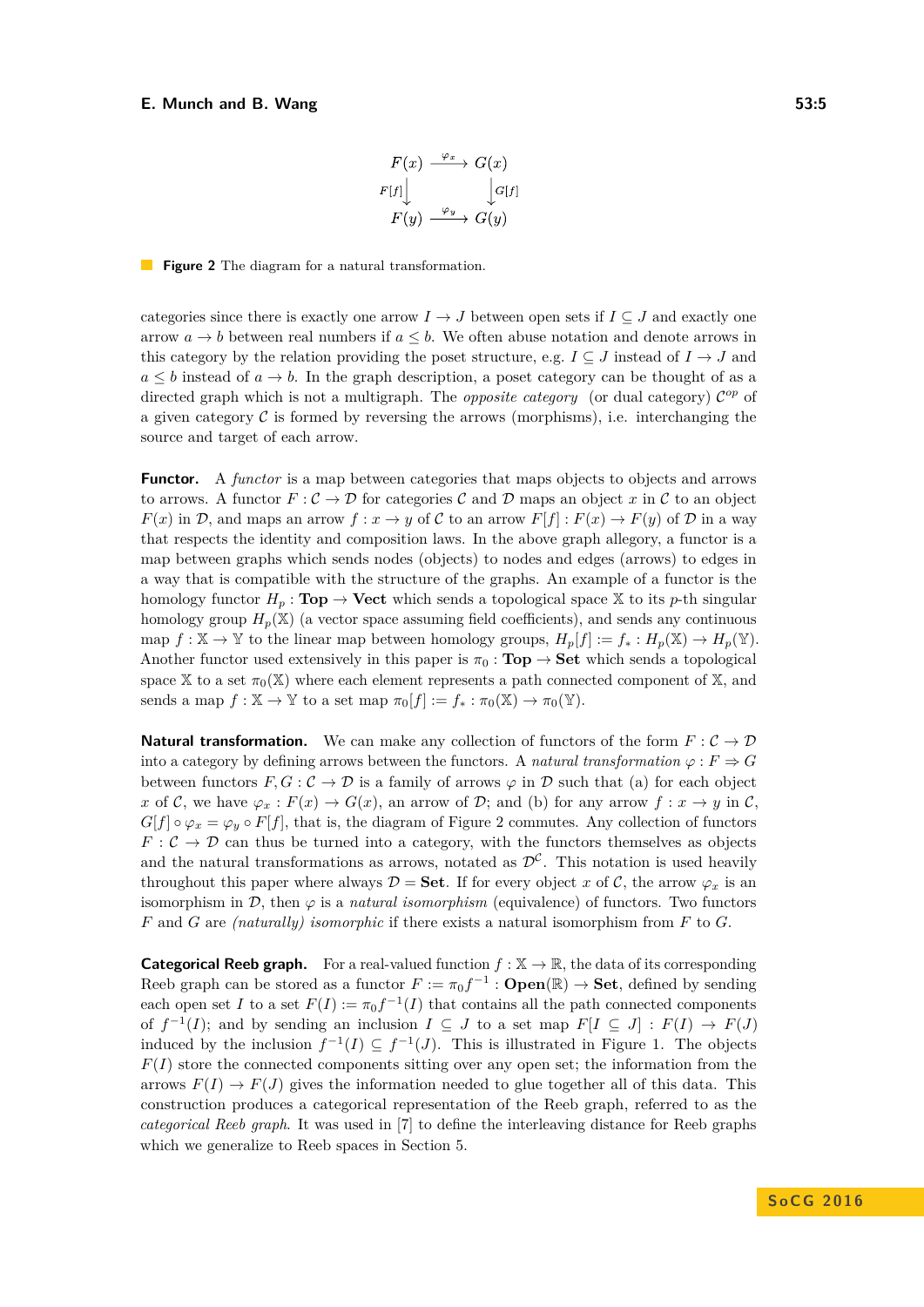

<span id="page-5-0"></span>**Figure 3** Defining a colimit.

<span id="page-5-1"></span>

**Figure 4** The diagram for connecting categorical representations of the Reeb space and the mapper. Note that the diagram is *not* commutative. Theorem [1](#page-7-0) measures the amount that this diagram deviates from being commutative.

**Colimit.** The final category theoretic notion necessary for our results are colimits. The *cocone*  $(N, \psi)$  of a functor  $F : C \to \mathcal{D}$  is an object N of  $\mathcal D$  along with a family of  $\psi$  of arrows  $\psi_x : F(x) \to N$  for every object *x* of C, such that for every arrow  $f : x \to y$  in C, we have  $\psi_y \circ F[f] = \varphi_x$ . We say that a cocone  $(N, \psi)$  factors through another cocone  $(L, \varphi)$  if there exists an arrow  $u : L \to N$  such that  $u \circ \varphi_x = \psi_x$  for every *x* in C. The *colimit* of  $F : C \to \mathcal{D}$ , denoted as colim *F*, is a cocone  $(L, \varphi)$  of *F* such that for any other cocone  $(N, \psi)$  of *F*, there exists a unique arrow  $u : L \to N$  such that  $(N, \psi)$  factors through  $(L, \varphi)$ . In other words, the diagram of Figure [3](#page-5-0) commutes. We often abuse notation by using colim *F* to represent just the object *L*. The colimit is universal; in particular, this means that if the colimit  $(L, \varphi)$ factors through another cocone (*M, δ*), then *L* is isomorphic to *M* and the isomorphism is given by the unique arrow  $u': M \to L$  that defines it. We will use this property in the proof of Lemma [5.](#page-10-0)

Because we often wish to consider these colimits over a full subcategory  $A \subseteq \mathcal{C}$ , we will denote the restriction as  $\text{colim}_{A \in \mathcal{A}} F(A)$ . The properties of a colimit also imply that if we have nested subcategories  $A \subseteq B \subseteq C$ , then there is a unique map colim<sub>*A*∈A</sub>  $F(A) \rightarrow$ colim<sub>*B*∈B</sub>  $F(B)$  since we can consider colim<sub>*B*∈B</sub>  $F(B)$  as cocone over A.

# <span id="page-5-2"></span>**4 Main Results Overview**

The main focus of this paper is to provide a convergence result between the continuous Reeb space and the discrete mapper. We define their distance as the interleaving distance between their corresponding categorical representations and emphasize that neither the Reeb space nor the interleaving distance must ever be computed for this result. Instead, we provide a theoretical bound on the distance which requires only knowledge of the resolution of the cover. To define the desired distance measure, we use the diagram in Figure [4](#page-5-1) as our roadmap. The remainder of this section is dedicated to describing the various categories at the nodes of the diagram as well as the functors that connect them.

**Data.** In our context, data comes in the form of a topological space  $X$  with an  $\mathbb{R}^d$ -valued mapping, called an  $\mathbb{R}^d$ -space. We store such data in the category  $\mathbb{R}^d$ -**Top**. Specifically,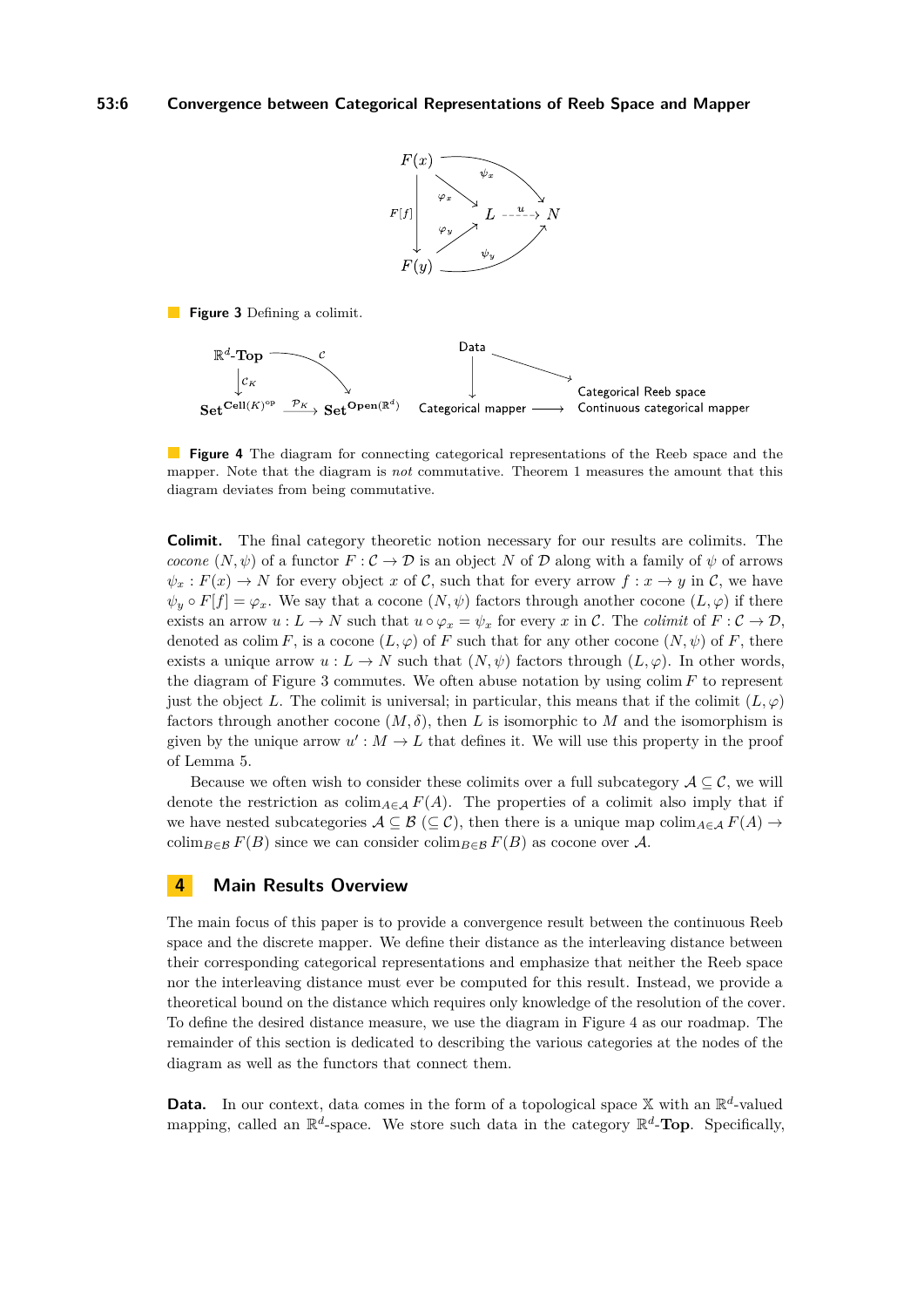<span id="page-6-0"></span>

**Figure 5** An example of a Reeb space for  $d = 1$  (a Reeb graph), denoted as  $\mathcal{R}(\mathbb{X}, f)$ , is shown on the left. Its associated data  $(X, f)$  is an object in  $\mathbb{R}^d$ -**Top** with function f given by height. A cover  $U$  is shown by the green intervals, and the corresponding mapper is shown to its right. The mapper data is equivalently stored as the  $C_K(\mathbb{X}, f)$  functor defined on an abstract simplicial complex  $K = Nrv(\mathcal{U})$ . Note that although we draw K in the same plane as the other objects, it does not have a geometric embedding, nor does it have a natural map to R. This is remedied with the geometric representation of this data,  $\mathcal{M}_K(\mathbb{X}, f) := \mathcal{DP}_K \mathcal{C}_K(\mathbb{X}, f)$  which is shown at the far right. Corollary [6](#page-13-0) asserts that the interleaving distance between the leftmost and rightmost graphs is bounded by  $\varepsilon = \text{res}(\mathcal{U}).$ 

an object of  $\mathbb{R}^d$ -**Top** is a pair consisting of a topological space X with a continuous map  $f: \mathbb{X} \to \mathbb{R}^d$ , denoted as  $(\mathbb{X}, f)$ . An arrow in  $\mathbb{R}^d$ -**Top**,  $\nu: (\mathbb{X}, f) \to (\mathbb{Y}, g)$ , is a functionpreserving map; that is, it is a continuous map on the underlying spaces  $\nu : \mathbb{X} \to \mathbb{Y}$  such that  $g \circ \nu(x) = f(x)$  for all  $x \in \mathbb{X}$ . Note that many nice constructions such as PL functions on simplicial complexes or Morse functions on manifolds are objects in R *d* -**Top**.

**Categorical Reeb space and its contruction.** Recall the categorical representation of a Reeb graph is a functor  $\mathbf{Open}(\mathbb{R}) \to \mathbf{Set}$ . In order to define a categorical representation of the Reeb space, we need a higher dimensional analogue of  $\text{Open}(\mathbb{R})$ , namely,  $\text{Open}(\mathbb{R}^d)$ . **Open**( $\mathbb{R}^d$ ) is a category with open sets  $I \subseteq \mathbb{R}^d$  as objects, and a unique arrow  $I \to J$  if and only if  $I \subseteq J$ ; that is,  $\text{Open}(\mathbb{R}^d)$  is a poset category. The data of the Reeb space can be stored as a functor  $\pi_0 f^{-1} : \mathbf{Open}(\mathbb{R}^d) \to \mathbf{Set}$ , defined by sending each open set *I* to a set  $\pi_0 f^{-1}(I)$  representing the path connected components of  $f^{-1}(I)$ ; and by sending the inclusion arrow  $I \subseteq J$  to a set map  $\pi_0 f^{-1}(I) \to \pi_0 f^{-1}(J)$  induced by the inclusion  $f^{-1}(I) \subseteq f^{-1}(J)$ . These functors, referred to as the *categorical Reeb spaces*, become objects of the category of functors **SetOpen**(<sup>R</sup> *d* ) .

Constructing a Reeb space from the data is now represented by the functor  $C : \mathbb{R}^d$ -**Top**  $\rightarrow$ **Set**<sup>**Open**( $\mathbb{R}^d$ ) in Figure [4.](#page-5-1) In particular, C maps an object  $(\mathbb{X}, f)$  in  $\mathbb{R}^d$ -**Top**, representing</sup> the data, to a functor  $F: \textbf{Open}(\mathbb{R}^d) \to \textbf{Set}$  in  $\textbf{Set}^{\textbf{Open}(\mathbb{R}^d)}$ , representing its corresponding Reeb space. The functor C restricts to the Reeb graph construction when  $d = 1$  [\[7\]](#page-14-1). In addition, from the generalized persistence module framework [\[1\]](#page-14-6), we can also extend the idea of the interleaving distance between Reeb graphs (in the case  $d = 1$ ) to these categorical Reeb spaces (in the case  $d \geq 1$ ). The definition of functor C and the Reeb space interleaving distance are covered in Section [5.](#page-8-2)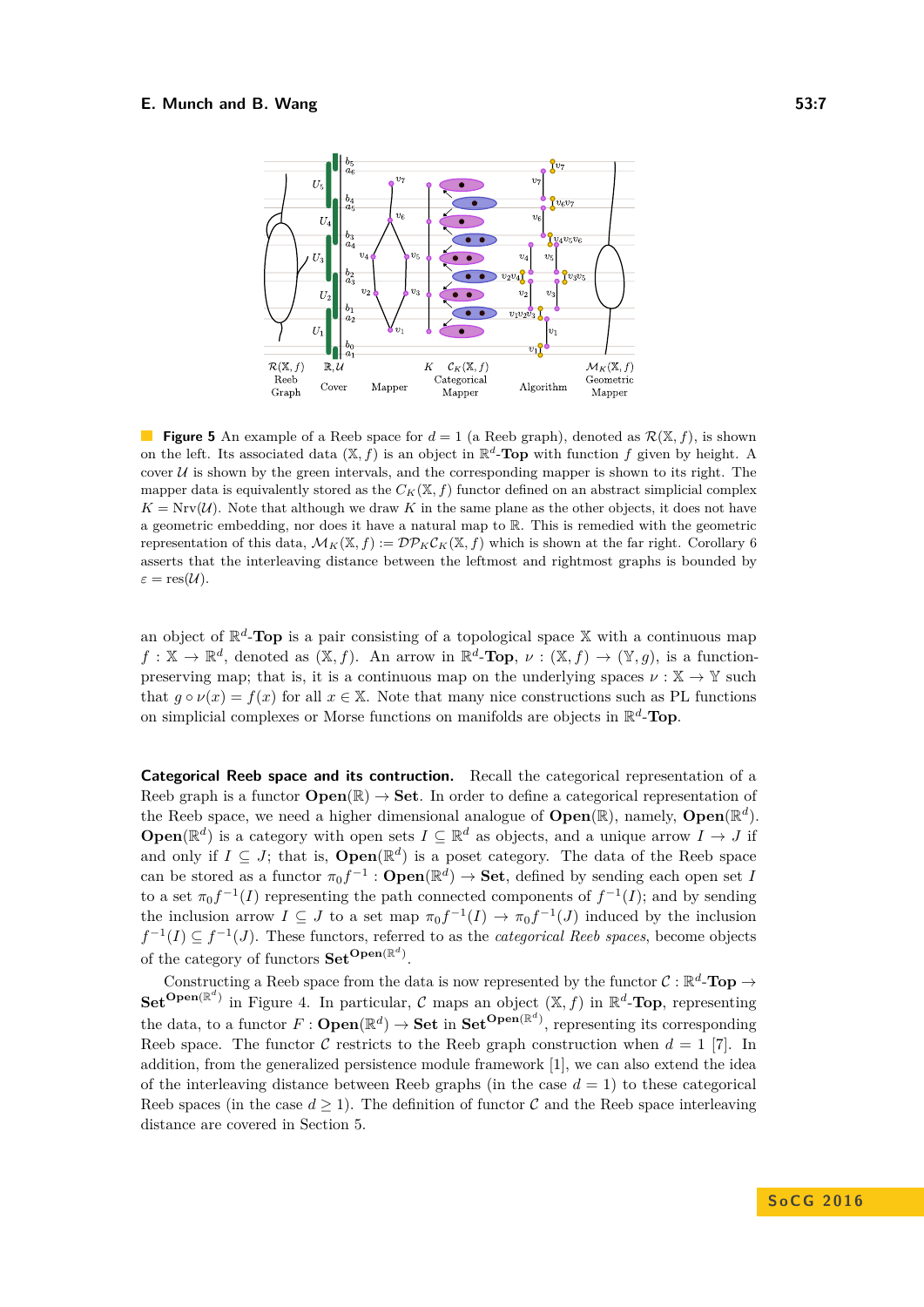### **53:8 Convergence between Categorical Representations of Reeb Space and Mapper**

**Categorical mapper and its construction.** Instead of working with continuous objects, we can instead choose a discretization represented by a simplicial complex *K*. Given a cover  $\mathcal{U} = \{U_{\alpha}\}_{{\alpha \in A}}$  for image $(f) \subseteq \mathbb{R}^d$ , let  $K = Nrv(\mathcal{U})$ . Through the machinery detailed in Section [6,](#page-9-0) we create a categorical representation of the mapper (referred to as the *categorical mapper*) as a functor  $F : \mathbf{Cell}(K)^{op} \to \mathbf{Set}$  (an object of  $\mathbf{Set}^{\mathbf{Cell}(K)^{op}}$ ); and such a construction is represented by the  $\mathcal{C}_K$  functor<sup>[3](#page-7-1)</sup>.

**Comparing Reeb space and mapper.** It should be noted that the Reeb space and the mapper are inherently different objects. The Reeb space comes equipped with an  $\mathbb{R}^d$ -valued function, while there is no such function built into the mapper even though its construction is highly dependent on the functions chosen to partition the data set [\[22\]](#page-15-7). In particular, the two objects are in completely different categories. So, to compare these objects, we study the image of the categorical mapper under the functor  $\mathcal{P}_K$ , which turns the categorical mapper (a discrete object) into a continuous one comparable with the categorical Reeb space. In particular, for data given as  $(X, f)$  in  $\mathbb{R}^d$ -**Top**, we compare its image in  $\mathbf{Set}^{\mathbf{Open}(\mathbb{R}^d)}$  via the functor C, to its image in  $\mathbf{Set}^{\mathbf{Open}(\mathbb{R}^d)}$  via the functor  $\mathcal{P}_K\mathcal{C}_K$ . Symbolically, following Figure [4,](#page-5-1) we are comparing  $\mathcal{P}_K \mathcal{C}_K(\mathbb{X}, f)$  to  $\mathcal{C}(\mathbb{X}, f)$ . This relationship and the construction of functor  $P_K$  are covered in Section [7.](#page-9-1)

We then prove our main result, the categorical convergence theorem below.

<span id="page-7-0"></span>▶ Theorem 1 (Convergence between Categorical Reeb Space and Categorical Mapper). *Given a multivariate function*  $f : \mathbb{X} \to \mathbb{R}^d$  *defined on a compact topological space*<sup>[4](#page-7-2)</sup>, the data is *represented as an object*  $(X, f)$  *in*  $\mathbb{R}^d$ -**Top***. Let*  $\mathcal{U} = \{U_\alpha\}_{\alpha \in A}$  *be a good cover of*  $f(X) \subseteq \mathbb{R}^d$ , *K be the nerve of the cover and*  $res(\mathcal{U})$  *be the resolution of the cover, that is, the maximum diameter of the sets in the cover*  $res(\mathcal{U}) = \sup\{diam(U_{\alpha}) \mid U_{\alpha} \in \mathcal{U}\}\$ . Then

 $d_I(\mathcal{C}(\mathbb{X}, f), \mathcal{P}_K \mathcal{C}_K(\mathbb{X}, f)) \leq \text{res}(\mathcal{U}).$ 

Theorem [1](#page-7-0) states that for increasingly refined covers, the image of the categorical mapper converges to the categorical Reeb space in the interleaving distance. In other words, the distance between the mapper and the Reeb space is bounded above by the resolution of the discretization. Thus, we can make approximation guarantees about the accuracy of the mapper based on a property of the chosen discretization.

**Summary.** The various categorical representations can be summarized in Figure [4,](#page-5-1) some of which are illustrated in Figure [5](#page-6-0) for the case when  $d = 1$ . The initial data received is an object  $(X, f)$  in  $\mathbb{R}^d$ -**Top**. Then we can either construct its categorical Reeb space through the functor  $\mathcal{C}$ , or construct its categorical mapper using the functor  $\mathcal{C}_K$ . In order to compare these two objects in the same category, we push the mapper along using the  $P_K$  functor, and then compute the distance between  $C(\mathbb{X}, f)$  and  $\mathcal{P}_K C_K(\mathbb{X}, f)$  in  $\mathbf{Set}^{\mathbf{Open}(\mathbb{R}^d)}$ . We should stress before we continue that the diagram of Figure [4](#page-5-1) does not commute. In a way, the above distance is measuring how far the diagram is from being commutative. Making no assumptions about  $\mathcal{U}$ , Theorem [1](#page-7-0) states that the interleaving distance between the results of the two paths in the diagram is bounded by the resolution of  $U$ . Furthermore in Section [8,](#page-12-0) for the special case when  $d = 1$ , we turn our categorical convergence theorem, Theorem [1,](#page-7-0)

<span id="page-7-1"></span><sup>3</sup> A related but slightly different categorical mapper was introduced by Stovner [\[23\]](#page-15-12), as a functor from the category of covered topological spaces to the category of simplicial complexes.

<span id="page-7-2"></span><sup>4</sup> For simplicity, we assume a combinatorial *s*-manifold; however this is not necessary for the proof.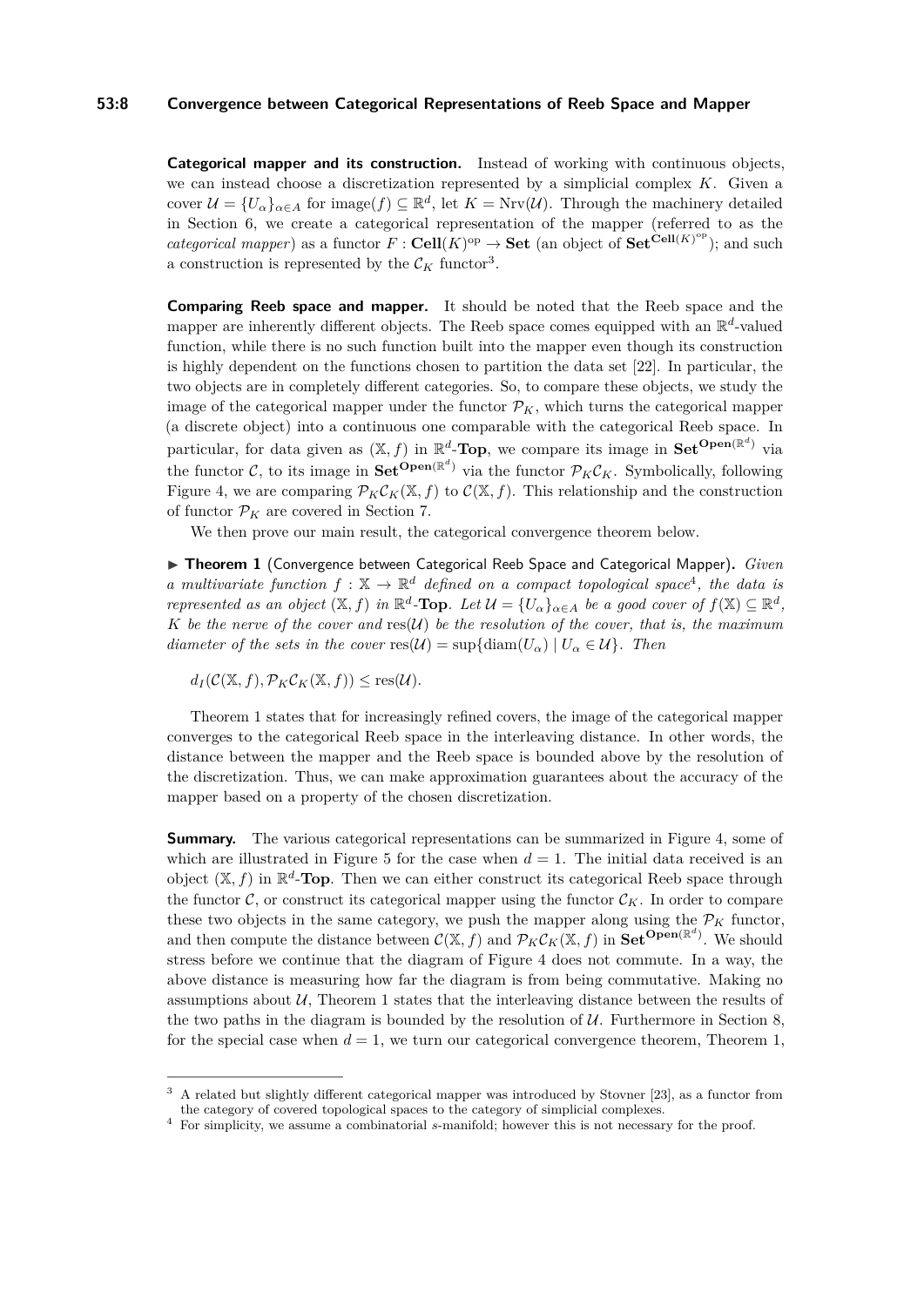into the geometric convergence theorem, Corollary [6.](#page-13-0) Finally, we provide an algorithm for producing a geometric representation of the image of categorical mapper,  $\mathcal{P}_{K}C_{K}(\mathbb{X}, f)$ .

# <span id="page-8-2"></span>**5 Interleaving Distance between Reeb Spaces**

As described in Section [4,](#page-5-2) we start by generalizing the categorical Reeb graph to the categorical Reeb space. Given the data received as a topological space  $\mathbb{X}$  equipped with an  $\mathbb{R}^d$ -valued function  $f: \mathbb{X} \to \mathbb{R}^d$ , denoted as  $(\mathbb{X}, f)$ , we define the functor  $\mathcal{C}: \mathbb{R}^d$ **-Top**  $\to$  **Set**<sup>**Open**( $\mathbb{R}^d$ ) as</sup> follows:  $C$  maps an object  $(X, f)$  in  $\mathbb{R}^d$ -**Top** to a functor  $C(\mathbb{X}, f) := \pi_0 f^{-1} : \mathbf{Open}(\mathbb{R}^d) \to \mathbf{Set}$ in **Set<sup>Open(R<sup>d</sup>), and an arrow**  $\nu : (\mathbb{X}, f) \to (\mathbb{Y}, g)$  **to a natural transformation**  $\mathcal{C}[\nu]$  **induced**</sup> by the inclusion  $\nu f^{-1}(I) \subseteq g^{-1}(I)$ . The functor C turns the given data into the categorical representation of the Reeb space, and the functoriality of  $\pi_0$  makes it a well-defined functor.

Our first goal is to define the interleaving distance for these categorical Reeb spaces. Denote the *ε*-thickening of a open set  $I \in \mathbf{Open}(\mathbb{R}^d)$  to be the set  $I^{\varepsilon} := \{x \in \mathbb{R}^d \mid ||x - I|| < \varepsilon\}.$ Using this, we can define a thickening functor  $T_{\varepsilon}$  :  $\mathbf{Open}(\mathbb{R}^d) \to \mathbf{Open}(\mathbb{R}^d)$  by  $T_{\varepsilon}(I) := I^{\varepsilon}$ , and  $T_{\varepsilon}[I \subseteq J] := \{I^{\varepsilon} \subseteq J^{\varepsilon}\}\$ . Let  $\mathcal{S}_{\varepsilon}$  be the functor from  $\mathbf{Set}^{\mathbf{Open}(\mathbb{R}^d)}$  to itself defined by  $\mathcal{S}_{\varepsilon}(\mathcal{F}) := \mathcal{F}T_{\varepsilon}$ , for every functor  $\mathcal{F}: \mathbf{Open}(\mathbb{R}^d) \to \mathbf{Set}$ . Given the two functors  $\mathcal{F}$ and  $\mathcal{S}_{2\varepsilon}(\mathcal{F})$ , both of which are defined on  $\mathbf{Open}(\mathbb{R}^d) \to \mathbf{Set}$ , there is an obvious natural transformation  $\eta : \mathcal{F} \Rightarrow \mathcal{S}_{2\varepsilon} \mathcal{F}$  defined by  $\eta_I = \mathcal{F}[I \subseteq I^{2\varepsilon}]$ . We write  $\tau : \mathcal{G} \Rightarrow \mathcal{S}_{2\varepsilon}(\mathcal{G})$  for the analogous natural transformation for  $G$ .

<span id="page-8-0"></span>I **Definition 2** (Interleaving distance between Categorical Reeb spaces)**.** An *ε*-interleaving between functors  $\mathcal{F}, \mathcal{G}$  :  $\mathbf{Open}(\mathbb{R}^d) \to \mathbf{Set}$  is a pair of natural transformations,  $\varphi : \mathcal{F} \Rightarrow \mathcal{S}_{\varepsilon}(\mathcal{G})$ and  $\psi$ :  $\mathcal{G} \Rightarrow \mathcal{S}_{\varepsilon}(\mathcal{F})$  such that the diagrams below commute.



Given two functors  $\mathcal{F}, \mathcal{G}: \mathbf{Open}(\mathbb{R}^d) \to \mathbf{Set}$ , the interleaving distance is defined to be

$$
d_I(\mathcal{F}, \mathcal{G}) = \inf \{ \varepsilon \in \mathbb{R}_{\geq 0} \mid \mathcal{F}, \mathcal{G} \text{ are } \varepsilon \text{-interleaved} \}.
$$

We define  $d_I(F, G) = \infty$  if the set on the right-hand side is empty.

We prove in the full version [\[16\]](#page-15-13) the following property of  $d_I$  using [\[1\]](#page-14-6).

<span id="page-8-1"></span> $\triangleright$  **Theorem 3.** *The interleaving distance*  $d_I$ , *between two categorical representations of Reeb* spaces, is an extended pseudometric on  $\textbf{Set}^{\textbf{Open}(\mathbb{R}^d)}$ .

**Special case for Reeb graphs.** When  $d = 1$  we have much more control of the situation. In particular, [\[7\]](#page-14-1) gives us that the category of Reeb graphs, defined to be finite graphs with real valued functions that are strictly monotone on the edges, is equivalent to a well-behaved subcategory of  $\mathbf{Set}^{\mathbf{Open}(\mathbb{R})}$ . Theorem [4](#page-8-3) (as a direct consequence of Corollary 4.9 in [\[7\]](#page-14-1)) says that the above defined interleaving distance  $d_I$  is an extended metric, not just a pseudometric, when restricted to these objects.

<span id="page-8-3"></span>**Find 1 Find 1 Find 1 (17)**. When  $d = 1$ ,  $d_I(\mathcal{C}(\mathbb{X}, f), \mathcal{C}(\mathbb{Y}, g))$  is an extended metric on the categorical *Reeb spaces.*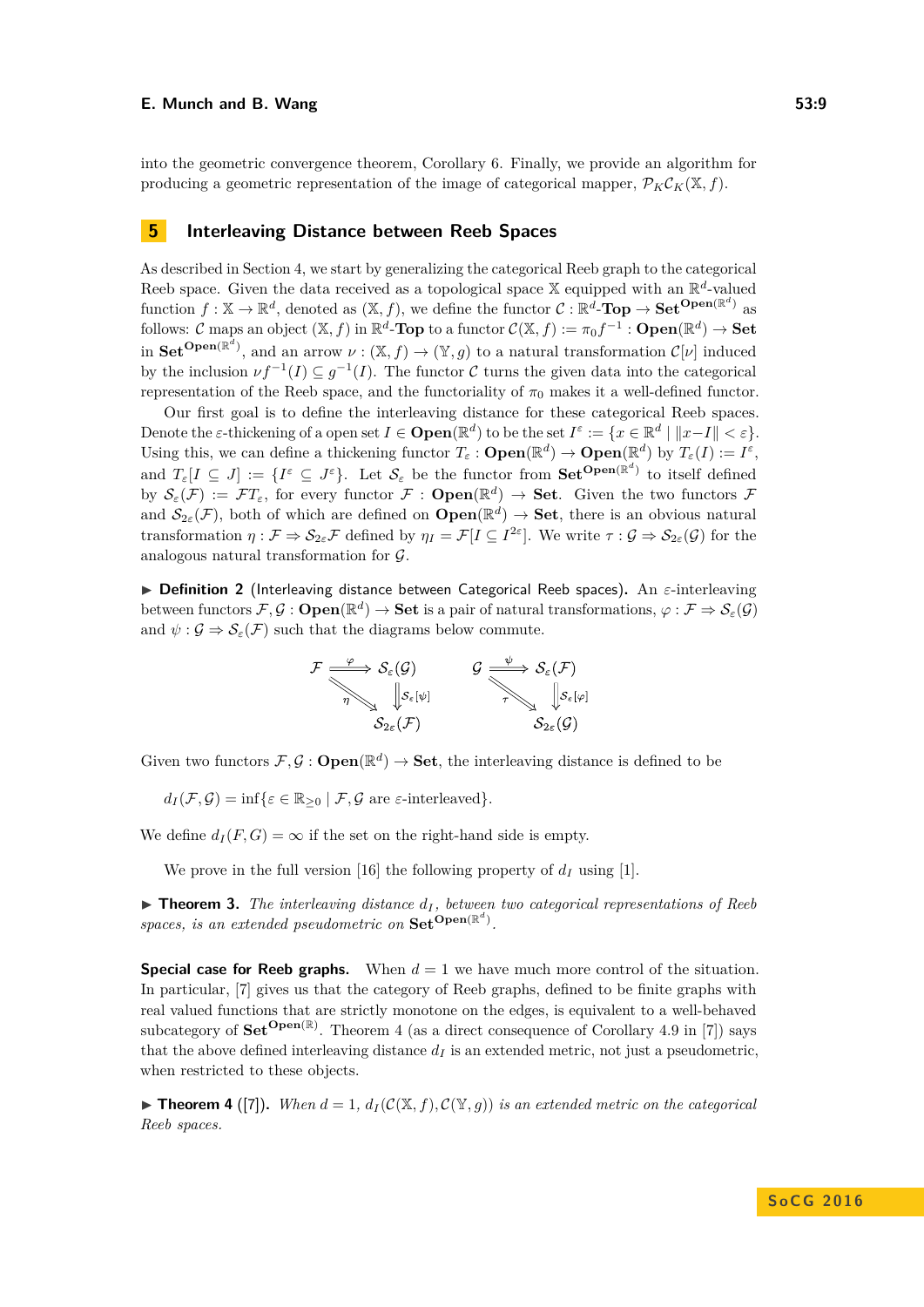### **53:10 Convergence between Categorical Representations of Reeb Space and Mapper**

Theorem [4](#page-8-3) means that for  $d = 1$ , if  $d_I(\mathcal{C}(\mathbb{X}, f), \mathcal{P}_K \mathcal{C}_K(\mathbb{X}, f)) = 0$  (that is, when the categorical mapper converges to the categorical Reeb graph), then  $\mathcal{C}(\mathbb{X}, f)$  and  $\mathcal{P}_K\mathcal{C}_K(\mathbb{X}, f)$ are isomorphic as functors. This implies that, in the special case when  $d = 1$ , mapper converges to the Reeb graph as spaces, not just in the interleaving distance. While recent work is beginning to elucidate the case where  $d > 1$ , the technical finesse needed to make a similar statement to Theorem [4](#page-8-3) is beyond the scope of this paper. Thus, we will stick to statements about the categorical representations for Reeb spaces when  $d > 1$ , and make concrete geometric statements when they are available for  $d = 1$  (see Section [8\)](#page-12-0).

### <span id="page-9-0"></span>**6 Categorical Representation of Mapper and its Construction**

The beauty of working with category theory is that we can store a categorical representation of the mapper as sets over the nerve of a cover, rather than working directly with its complicated topological definition (given in Section [2\)](#page-2-2). Given a choice of finite open cover for image( $f$ )  $\subseteq \mathbb{R}^d$ ,  $\mathcal{U} = \{U_\alpha\}_{\alpha \in A}$ , let  $K = Nrv(\mathcal{U})$ . In order to ensure that *K* faithfully represents the underlying structure, we will assume that  $U$  is a *good* cover. This ensures that the nerve lemma applies; that is, *K* has the homotopy type of image $(f) \subseteq \mathbb{R}^d$  (see, e.g., Corollary 4G.3 [\[12\]](#page-15-14) or Theorem 15.21 [\[13\]](#page-15-15)).

For simplicity of notation, we denote  $\mathcal{U}_{\sigma} = \bigcap_{\alpha \in \sigma} U_{\alpha}$  to be the open set in  $\mathbb{R}^d$  associated to the simplex  $\sigma \in K$ . One important property of this construction is that for  $\sigma \leq \tau$  in *K*, the associated inclusion of spaces is reversed:  $U_{\sigma} \supset U_{\tau}$ . So, if we wish to represent the connected components for a particular  $\mathcal{U}_{\sigma}$  for  $\sigma \in K$ , we can still consider  $\pi_0 f^{-1}(\mathcal{U}_{\sigma})$ , however, the face relation  $\sigma \leq \tau$  induces a "backwards" mapping  $\pi_0 f^{-1}(\mathcal{U}_\tau) \to \pi_0 f^{-1}(\mathcal{U}_\sigma)$ . We keep track of this switch using the opposite category. Recall **Cell**(*K*) is a category with simplices of K as objects and a unique arrow  $\sigma \to \tau$  given by the face relation  $\sigma \leq \tau$ . Then the opposite category,  $\text{Cell}(K)$ <sup>op</sup>, has the simplices of *K* as objects and a unique arrow *τ* → *σ* given by the face relation  $σ ≤ τ$ .

Thus, given an object  $(X, f)$  in  $\mathbb{R}^d$ -**Top**, we have a functor  $\mathcal{C}_K^f$ : Cell $(K)$ <sup>op</sup>  $\to$  Set that maps every  $\sigma$  to  $\mathcal{C}_K^f(\sigma) := \pi_0 f^{-1}(\mathcal{U}_\sigma)$ . We are required to use the opposite cell category so that  $\mathcal{C}_K^f$  maps the morphism  $\sigma \leq \tau$  (equivalently notated  $\tau \to \sigma$  in the opposite category) to the set map  $\pi_0 f^{-1}(\mathcal{U}_\tau) \to \pi_0 f^{-1}(\mathcal{U}_\sigma)$  induced by the inclusion  $\mathcal{U}_\tau \subseteq \mathcal{U}_\sigma$  as discussed above. This functor is used to represent the categorical mapper of  $(X, f)$  for the cover U.

Note that the functor  $\mathcal{C}_K^f$  is an object of the category of functors  $\mathbf{Set}^{\mathbf{Cell}(K)^{op}}$ . The process of building the mapper is thus represented itself by the functor  $\mathcal{C}_K : \mathbb{R}^d$ **-Top**  $\to$  **Set**<sup>Cell(*K*)<sup>op</sup>,</sup> which is defined as follows. For the objects,  $\mathcal{C}_K$  maps an  $\mathbb{R}^d$ -space  $(\mathbb{X}, f)$  in  $\mathbb{R}^d$ -**Top** to the functor  $\mathcal{C}_K(\mathbb{X}, f) := \mathcal{C}_K^f$  as given above. For the morphisms, it sends a function preserving map  $\nu : (\mathbb{X}, f) \to (\mathbb{Y}, g)$  to a natural transformation (which is an arrow in  $\mathbf{Set}^{\mathbf{Cell}(K)^{op}}$ ),  $\mathcal{C}_K[\nu]: \mathcal{C}_K^f \to \mathcal{C}_K^g$ . Technical details in checking that  $\mathcal{C}_K[\nu]$  is indeed a natural transformation are deferred to the full version [\[16\]](#page-15-13).

### <span id="page-9-1"></span>**7 Convergence between Mapper and Reeb Space**

In order to compare the discrete mapper with the continuous Reeb space, we must move them both into the same category. At the moment, for data given as  $(\mathbb{X}, f)$  in  $\mathbb{R}^d$ -**Top**, we have the categorical Reeb space representation  $C(\mathbb{X}, f)$  in  $\mathbf{Set}^{\mathbf{Open}(\mathbb{R}^d)}$ , and the categorical mapper representation  $\mathcal{C}_K(\mathbb{X}, f)$  in  $\mathbf{Set}^{\mathbf{Cell}(K)^{op}}$ . Thus we must first define the functor  $\mathcal{P}_K$ in order to push the mapper representation into the  $\mathbf{Set}^{\mathbf{Open}(\mathbb{R}^d)}$  category, then prove the convergence result there using the interleaving distance from Section [5.](#page-8-2) Here, we will give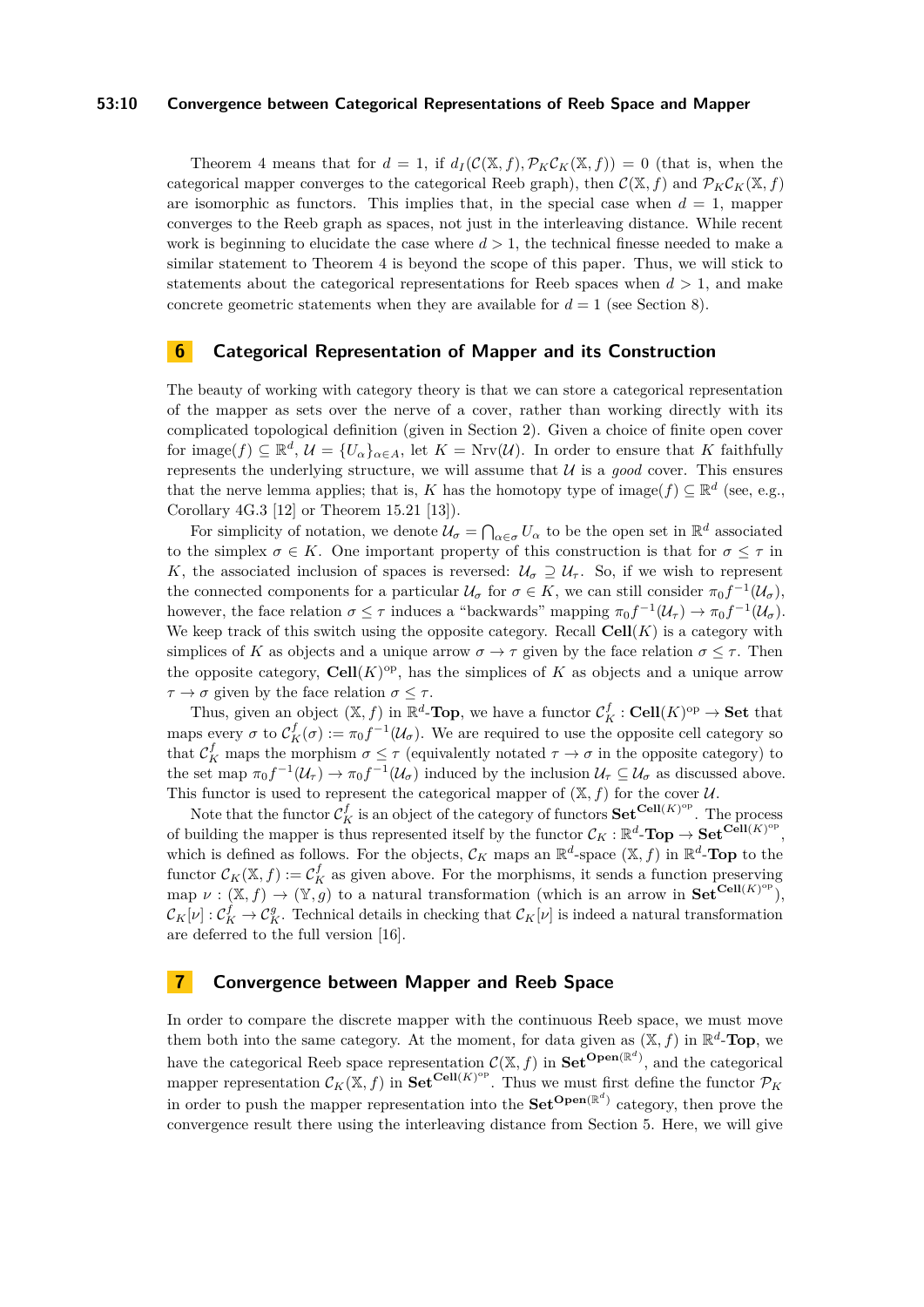the definition of  $\mathcal{P}_K$  coming from the categorical setting, and then give an equivalent functor  $\mathcal F$  in Lemma [5](#page-10-0) which is more intuitive to work with.

Given an abstract simplicial complex K which is the nerve of the cover  $\mathcal{U}$ , we define  $K_A$  for a open set  $A \subseteq \mathbb{R}^d$  to be the collection of simplices in K such that the associated intersection  $U_{\sigma}$  intersects *A*,  $K_A = {\sigma \in K \mid U_{\sigma} \cap A \neq \emptyset}$  (see the full version [\[16\]](#page-15-13) for an example when  $d = 2$ ). Now we can construct the functor  $\mathcal{P}_K$ :  $\mathbf{Set}^{\mathbf{Cell}(K)^{op}} \to \mathbf{Set}^{\mathbf{Open}(\mathbb{R}^d)}$  as follows. Given a functor  $F: \text{Cell}(K)^\text{op} \to \text{Set}$ ,  $\mathcal{P}_K$  sends it to a functor  $\mathcal{P}_K(F): \text{Open}(\mathbb{R}^d) \to \text{Set}$ by defining

$$
\mathcal{P}_K(F)(I) = \operatornamewithlimits{colim}_{\sigma \in K_I} F(\sigma)
$$

for every *I* in  $\mathbf{Open}(\mathbb{R}^d)$ . Here, the colimit construction can be thought of as a set representing the connected components over the collection of open sets  $\mathcal{U}_{\sigma}$  for the simplices  $\sigma \in K_I$ , or equivalently, over the union  $\bigcup_{\sigma \in K_I} \mathcal{U}_{\sigma}$ . The morphisms in the two functor categories  $\textbf{Set}^{\textbf{Cell}(K)^{op}}$  and  $\textbf{Set}^{\textbf{Open}(\mathbb{R}^d)}$  are natural transformations;  $\mathcal{P}_K$  sends arrows to arrows in a well-defined way via the colimit as discussed at the end of Section [3,](#page-3-1) since if  $I \subseteq J$ , then  $K_I \subseteq K_J$ . Additionally, we must check that  $\mathcal{P}_K$  sends a natural transformation  $\eta : F \Rightarrow G$ to a natural transformation  $\mathcal{P}_K(F) \to \mathcal{P}_K(G)$ ; we omit this bookkeeping here. Since mapper depends on the choice of a cover, it makes sense that the cover and, in particular, its resolution will be a key factor in understanding the convergence. With all of this machinery, we have our main result, Theorem [1.](#page-7-0)

Theorem [1](#page-7-0) implies that if we have a sequence of covers  $\mathcal{U}_i$  such that  $res(\mathcal{U}_i) \to 0$ , then the categorical representations of the associated mappers converge to the Reeb space in the interleaving distance. Its proof relies on a main technical result, Lemma [5](#page-10-0) below, which relates the functor  $\mathcal{P}_K C_K(\mathbb{X}, f)$  to one which avoids the combinatorial structure of K as much as possible and instead works with inverse images of subsets of  $\mathbb{R}^d$ .

<span id="page-10-0"></span>**I Lemma 5.** Let  $\mathcal{F}$  :  $\mathbf{Open}(\mathbb{R}^d) \to \mathbf{Set}$  *be a functor which maps an open set I to a*  $\int \int_0^{\pi} f(t) \, dt = \int_0^{\pi} f(t) \, dt$  *set*  $\pi_0 f^{-1}(\bigcup_{\sigma \in K_I} \mathcal{U}_{\sigma})$  *with morphisms induced by*  $\pi_0$  *on the inclusions. Then, the functor*  $\mathcal{P}_K \mathcal{C}_K(\mathbb{X}, f)$  *is equivalent to*  $\mathcal{F}.$ 

**Proof.** The functor  $\mathcal{C}_K(\mathbb{X}, f) = \mathcal{C}_K^f$ : Cell $(K)^\text{op} \to \text{Set}$  is given by sending a cell  $\sigma$  to  $\pi_0 f^{-1}(\mathcal{U}_\sigma)$ , and its composition with  $\mathcal{P}_K$  is given by  $\mathcal{P}_K \mathcal{C}_K(\mathbb{X}, f) = \mathcal{P}_K(\mathcal{C}_K^f) : \mathbf{Open}(\mathbb{R}^d) \to$ **Set** defined by  $\mathcal{P}_K(\mathcal{C}_K^f)(I) = \text{colim}_{\sigma \in K_I} \mathcal{C}_K^f(\sigma)$ . To establish a natural equivalence of functors, we will construct a natural transformation  $\psi : \mathcal{F} \Rightarrow \mathcal{P}_K \mathcal{C}_K(\mathbb{X}, f)$  which is an isomorphism for each  $\psi_I$ . As a roadmap, we can refer to the following diagram:



By definition of  $\mathcal{F}, \mathcal{F}(I) = \pi_0 f^{-1}(\bigcup_{\sigma \in K_I} \mathcal{U}_\sigma)$  so there are obvious maps induced by inclusions  $\varphi_{\sigma} : \pi_0 f^{-1}(\mathcal{U}_{\sigma}) \to \mathcal{F}(I)$  which all commute; this gives us a cone  $(\mathcal{F}(I), \varphi_{\sigma})$  for the diagram  $\{\mathcal{C}_K^f(\sigma)\}_{\sigma \in K_I}$ . The colimit of this same diagram is a cocone denoted by  $(\mathcal{P}_K \mathcal{C}_K^f(I), \eta_\sigma)$ . We will construct a map  $\psi_I : \pi_0 f^{-1}(\bigcup_{\sigma \in K_I} \mathcal{U}_\sigma) \to \text{colim}_{\sigma \in K_I} C^f_K(\sigma)$  such that the colimit cocone factors through the cocone  $(\mathcal{F}(I), \varphi_{\sigma})$  using  $\psi_I$ ; that is,  $\psi_I \circ \varphi_{\sigma} = \eta_{\sigma}$  for all  $\sigma \in K_I$ . The universality of the colimit then implies that  $\psi_I$  is an isomorphism.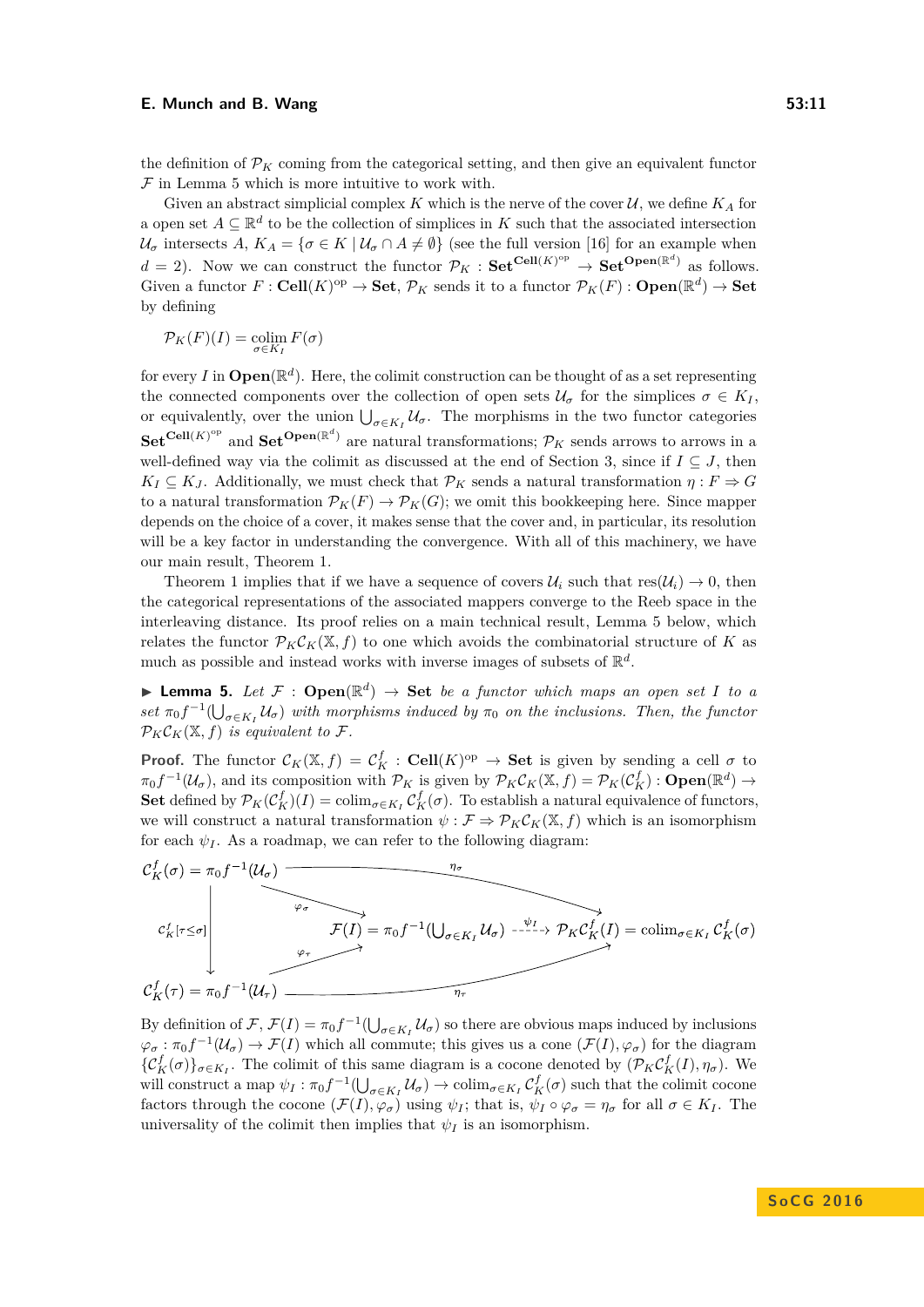### <span id="page-11-0"></span>**53:12 Convergence between Categorical Representations of Reeb Space and Mapper**

$$
\pi_0 f^{-1}(\bigcup_{\sigma \in K_I} \mathcal{U}_{\sigma}) \xrightarrow{\psi_I} \mathcal{P}_K \mathcal{C}_K^f(I)
$$
\n
$$
\downarrow \qquad \qquad \downarrow
$$
\n
$$
\pi_0 f^{-1}(\bigcup_{\sigma \in K_J} \mathcal{U}_{\sigma}) \xrightarrow{\psi_J} \mathcal{P}_K \mathcal{C}_K^f(J)
$$

<span id="page-11-1"></span>**Figure 6** The diagram showing that  $\varphi = {\varphi_I}$  defines a natural transformation.

$$
\mathcal{F}(I) \xrightarrow{\varphi_I} \mathcal{C}(I^{\varepsilon}) \qquad \mathcal{C}(I) \xrightarrow{\psi_I} \mathcal{F}(I^{\varepsilon})
$$
\n
$$
\downarrow \mathcal{F}[I \subseteq J] \qquad \downarrow \mathcal{C}[I^{\varepsilon} \subseteq J^{\varepsilon}] \qquad \downarrow \mathcal{F}[I^{\varepsilon} \subseteq J^{\varepsilon}]
$$
\n
$$
\mathcal{F}(J) \xrightarrow{\varphi_J} \mathcal{C}(J^{\varepsilon}) \qquad \mathcal{C}(J) \xrightarrow{\psi_J} \mathcal{F}(J^{\varepsilon})
$$
\n
$$
\mathcal{F}(I) \xrightarrow{\varphi_I} \mathcal{C}(I^{\varepsilon}) \qquad \mathcal{C}(I) \xrightarrow{\psi_I} \mathcal{F}(I^{\varepsilon})
$$
\n
$$
\mathcal{F}[I \subseteq I^{2\varepsilon}] \longrightarrow \qquad \downarrow \psi_{I^{\varepsilon}} \qquad \qquad \mathcal{C}[I \subseteq I^{2\varepsilon}] \longrightarrow \qquad \downarrow \varphi_{I^{\varepsilon}}
$$
\n
$$
\mathcal{F}(I^{2\varepsilon}) \qquad \qquad \mathcal{C}(I^{2\varepsilon}) \qquad \qquad \mathcal{C}(I^{2\varepsilon})
$$

**Figure 7** Communicative diagrams showing *ϕ* and *ψ* being natural transformations and *ε*interleaved.

To construct  $\psi_I$ , consider any *u* in  $\pi_0 f^{-1}(\bigcup_{\sigma \in K_I} \mathcal{U}_\sigma)$ . This set element represents a connected component in  $f^{-1}(\bigcup_{\sigma \in K_I} \mathcal{U}_{\sigma})$ , and thus there is at least one  $\sigma$  with an element  $v \in C_K^f(\sigma)$  such that  $\varphi_{\sigma}(v) = u$ . Now we define  $\psi_I(u) = \eta_{\sigma}(v)$ . Ensuring that  $\psi_I$  above is well defined corresponds to ensuring that if there are  $v \in \mathcal{C}_K^f(\sigma)$  and  $v' \in \mathcal{C}_K^f(\sigma')$  with  $\varphi_\sigma(v) =$  $\varphi_{\sigma}(v') = u$ , then  $\eta_{\sigma}(v) = \eta_{\sigma'}(v')$ . Note that *v* and *v*' represent (path) connected components in  $f^{-1}(\mathcal{U}_{\sigma})$  and  $f^{-1}(\mathcal{U}_{\sigma'})$  respectively. Let *x* and *x'* be points in these respective connected components. Since these points are in the same connected component of  $f^{-1}(\bigcup_{\sigma \in K_I} \mathcal{U}_{\sigma})$ , there is a path connecting them, and thus a finite sequence of  $\tau_i \in K_I$  with  $\tau_0 = \sigma$  and  $\tau_n = \sigma'$ , such that  $f^{-1}(\mathcal{U}_{\tau_i})$  covers the path. We can additionally assume that the  $\tau_i$  give the maximal simplex containing the path at each location, so that  $\tau_i \leq \tau_{i+1}$  or  $\tau_i \geq \tau_{i+1}$  for each *i*. Let  $v_i \in \pi_0 f^{-1} \mathcal{U}_{\tau_i}$  represent the connected component of the path. Then we must have  $\mathcal{C}_K^f[\tau_i \leq \tau_{i+1}](v_{i+1}) = v_i$  or  $\mathcal{C}_K^f[\tau_{i+1} \leq \tau_i](v_i) = v_{i+1}$  for each i. By the colimit properties, this implies that  $\eta_{\tau_i}(v_i) = \eta_{\tau_j}(v_j)$  for all i and j, and thus that  $\eta_{\sigma}(v) = \eta_{\sigma'}(v')$  as desired.

Finally, we prove that the collection  $\{\psi_I\}$  defines a natural transformation. Since if  $I \subseteq J$ , then  $K_I \subseteq K_J$ . Then an exercise in colimit properties ensures that the diagram in Figure [6](#page-11-0) commutes, where the arrow on the left is the map induced by inclusions, and the map on the right is induced by the colimit definition.

**Proof of Theorem [1.](#page-7-0)** Let  $\varepsilon = \text{res}(\mathcal{U})$ . Combined with Lemma [5,](#page-10-0) we will construct,  $\varphi : \mathcal{F} \Rightarrow$  $\mathcal{C}(\mathbb{X}, f) \circ T_{\varepsilon}$  and  $\psi : \mathcal{C}(\mathbb{X}, f) \Rightarrow \mathcal{F} \circ T_{\varepsilon}$ , and show that they constitute an  $\varepsilon$ -interleaving by showing the diagrams of Figure [7](#page-11-1) commute following Definition [2.](#page-8-0)

First, we prove the following statement: if  $\mathcal{U}_{\sigma} \cap I \neq \emptyset$ , then  $\mathcal{U}_{\sigma} \subset I^{\varepsilon}$ . Indeed, for any  $x \in \mathcal{U}_{\sigma}$ , if  $x \in I$  then  $x \in I^{\varepsilon}$ . If  $x \notin I$ , then because there exists a  $y \in \mathcal{U}_{\sigma} \cap I$ , such that  $\|x - y\| \leq \text{diam}(\mathcal{U}_{\sigma}) \leq \text{res}(\mathcal{U}) = \varepsilon$ , so  $x \in I^{\varepsilon}$ . This statement implies that we have the inclusion  $\bigcup_{\sigma \in K_I} U_{\sigma} \hookrightarrow I^{\varepsilon}$ . We define  $\varphi_I : \pi_0 f^{-1} \left( \bigcup_{\sigma \in K_I} U_{\sigma} \right) \to \pi_0 f^{-1}(I^{\varepsilon})$ .

We also have inclusions  $I \cap f(\mathbb{X}) \hookrightarrow \bigcup_{\sigma \in K_I} \mathcal{U}_{\sigma} \hookrightarrow \bigcup_{\sigma \in K_{I^c}} \mathcal{U}_{\sigma}$ , since any point  $x \in I \cap f(\mathbb{X})$ is contained in some  $U_\alpha$ , for some vertex  $\alpha \in K_I \subseteq K_{I^{\varepsilon}}$ . Additionally, since  $f^{-1}(I)$  $f^{-1}(I \cap f(\mathbb{X}))$ , we define  $\psi_I : \pi_0 f^{-1}(I) \to \pi_0 f^{-1}(\bigcup_{\sigma \in K_{I^c}} \mathcal{U}_{\sigma} \big)$  to be the composition of the ismorphism  $\pi_0 f^{-1}(I) \cong \pi_0 f^{-1}(I \cap f(\mathbb{X}))$  and the map induced by the inclusion  $I \cap f(\mathbb{X}) \hookrightarrow \bigcup_{\sigma \in K_I^{\varepsilon}} \mathcal{U}_{\sigma}.$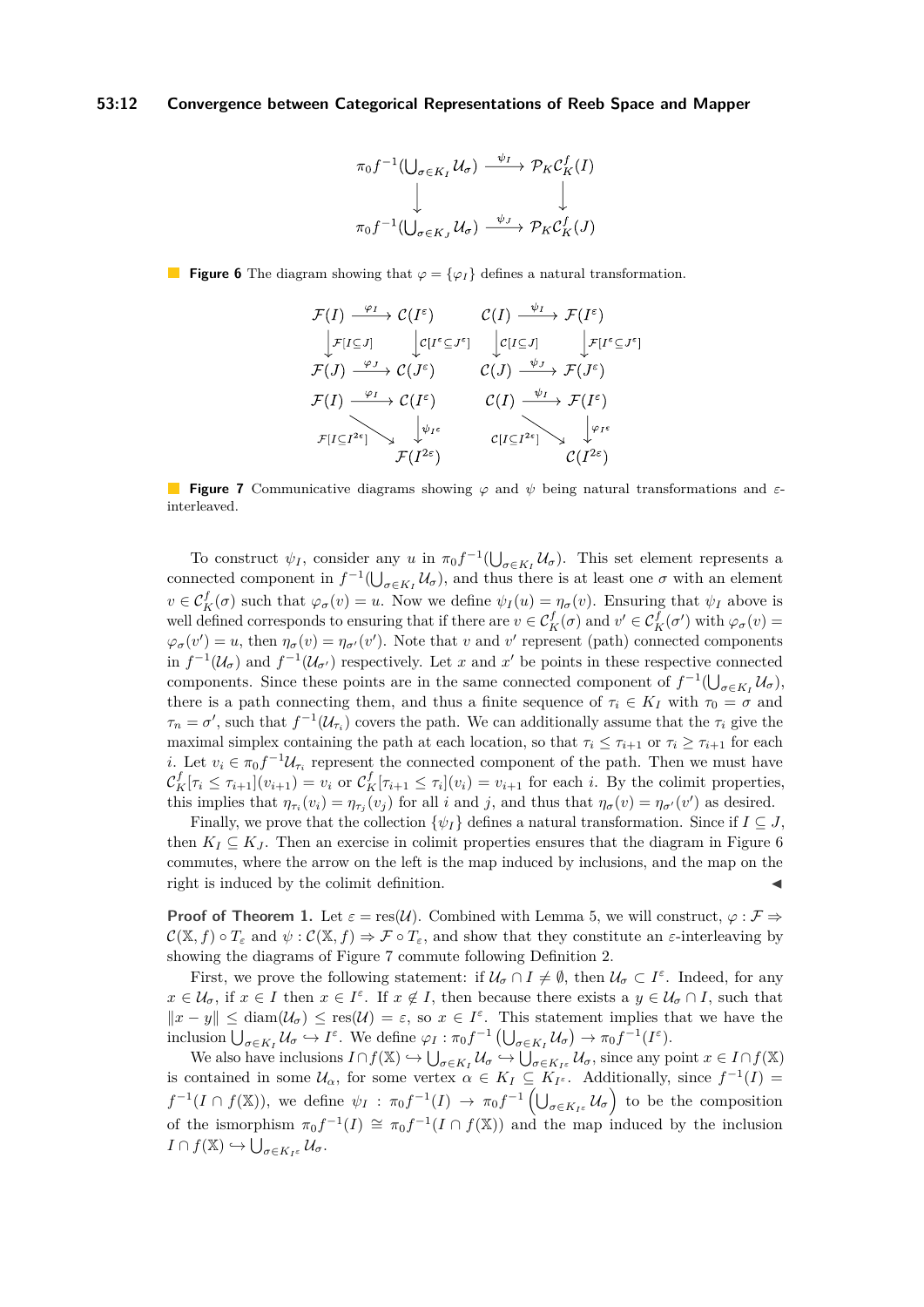<span id="page-12-1"></span>

**Figure 8** The diagram for connecting geometric representations of the Reeb graph and the mapper.

The top left square of Figure [7](#page-11-1) comes from applying the functor  $\pi_0 f^{-1}$  to the inclusions  $\bigcup_{\sigma\in K_I}\mathcal{U}_\sigma\subseteq I^\varepsilon\subseteq J^\varepsilon$  and  $\bigcup_{\sigma\in K_I}\mathcal{U}_\sigma\subseteq\bigcup_{\sigma\in K_J}\mathcal{U}_\sigma\subseteq J^\varepsilon$  for any  $I\subseteq J$ . Applying  $\pi_0f^{-1}$  to  $U_{\sigma\in K}$  *f*( $X$ )  $\subseteq \bigcup_{\sigma\in K}$   $\iota_{\sigma}$   $\subseteq \bigcup_{\sigma\in K}$   $\iota_{\sigma}$  and  $I \cap f(X) \subseteq J \cap f(X) \subseteq \bigcup_{\sigma\in K}$   $\iota_{\sigma}$ for  $I \subseteq J$ , then replacing  $\pi_0 f^{-1}(I \cap f(\mathbb{X}))$  and  $\pi_0 f^{-1}(J \cap f(\mathbb{X}))$  with the isomorphic  $\mathcal{C}(I)$ and  $\mathcal{C}(J)$  respectively gives the diagram of the top right. A similar argument implies that the diagrams in Figure [7](#page-11-1) bottom also commute, hence  $\varphi$  and  $\psi$  are an *ε*-interleaving.

# <span id="page-12-0"></span>**8 Geometric Representations**

We now leverage the results of [\[7\]](#page-14-1) to make geometric statements connecting the mapper and the Reeb space for  $d = 1$ . The main idea is to define a mapping that recovers the geometric representation of the mapper from its categorical representation, and to establish convergence between the mapper and the Reeb graph geometrically. Such a mapping relies on well behaved data, made precise by the notion of constructibility.

**Review of prior results.** We will follow the notations of [\[7\]](#page-14-1) which occasionally can be technical. The categories and functors we will discuss can be summed up in the roadmap of Figure [8.](#page-12-1) Notice its lower left triangle resembles that of Figure [4](#page-5-1) with further restrictions. Recall the notation from Section [4;](#page-5-2) when  $d = 1$ , the category  $\mathbb{R}\text{-Top}$  is exactly the category  $\mathbb{R}^d$ -**Top**: an object of  $\mathbb{R}$ -**Top** is an  $\mathbb{R}$ -space (a pair of a topological space X and a continuous map  $f : \mathbb{X} \to \mathbb{R}$ , and an arrow in  $\mathbb{R}$ -**Top** is a function-preserving map.

Since the geometric Reeb graph of a general R-space may be badly behaved, we restrict to special classes of spaces [\[7\]](#page-14-1), that is, we focus on well behaved subcategories. In particular, we define the full subcategory  $\mathbb{R}\text{-Top}^c$  of  $\mathbb{R}\text{-Top}$  where the objects are *constructible*  $\mathbb{R}\text{-spaces}$ (see Section 2.2 and Figure 5 of [\[7\]](#page-14-1) for illustrations and technical details). This collection includes, e.g., PL functions on triangulations of manifolds and Morse functions. Then we define the full subcategory **Reeb** of  $\mathbb{R}\text{-Top}^c$  (in the finite, discrete setting), which is exactly the category of Reeb graphs, viewed as a graph with a real valued function which is monotone on edges, with arrows given by function preserving maps. Subsequently, the construction of a (geometric) Reeb graph from well behaved data (a constructible R-space) is captured by the functor  $\mathcal{R} : \mathbb{R}\text{-Top}^c \to \textbf{Reeb}$ .

We can similarly restrict our objects of interest in  $\mathbf{Set}^{\mathbf{Open}(\mathbb{R})}$  to be well behaved. A *cosheaf* is a functor  $F : \mathbf{Open}(\mathbb{R}) \to \mathbf{Set}$  such that for any open cover  $U$  of a set U, the unique map colim<sub>*U<sub>a</sub>*∈U  $F(U_\alpha) \to F(U)$  is an isomorphism. We further restrict the cosheaves</sub> to constructible cosheaves; a cosheaf is *constructible* if there is a finite set  $S \subset \mathbb{R}$  such that if *A, B* ∈ **Open**(ℝ) with *A* ⊆ *B* and *S* ∩ *A* = *S* ∩ *B*, then  $F(A)$  →  $F(B)$  is an isomorphism.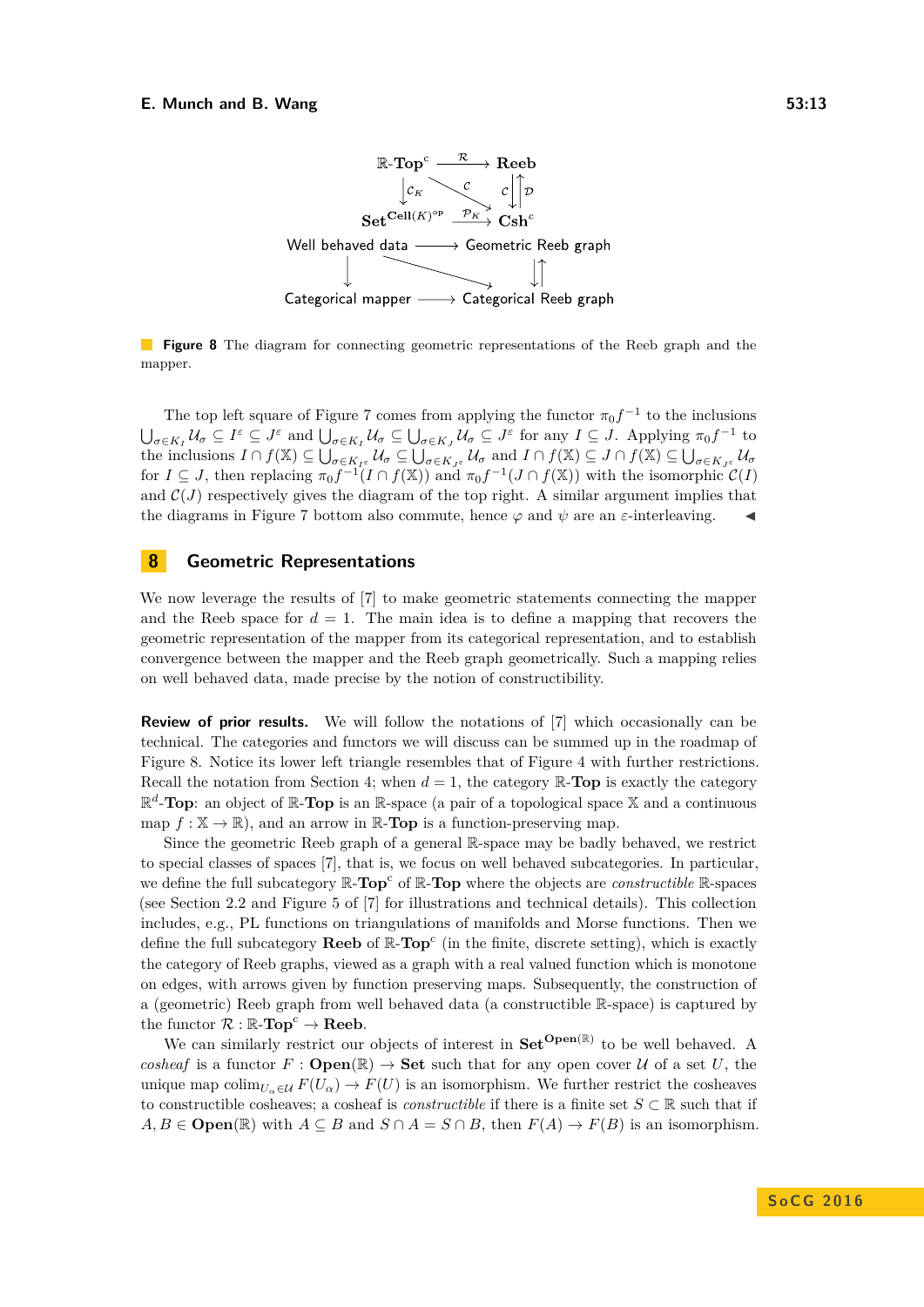### **53:14 Convergence between Categorical Representations of Reeb Space and Mapper**

In addition, we require that if  $A \cap S = \emptyset$  then  $F(A) = \emptyset$ . The category of constructible cosheaves with natural transformations is denoted **Csh***<sup>c</sup>* .

The work of [\[7\]](#page-14-1) gives the equivalence of categories  $\textbf{Reeb} \equiv \textbf{Csh}^c$ . In Figure [8,](#page-12-1) when  $d = 1$ , the functor  $C : \mathbb{R}^d$ -**Top**  $\rightarrow$  **Set**<sup>**Open**( $\mathbb{R}^d$ ) (given in Figure [4\)](#page-5-1) restricts to a functor</sup>  $C : \mathbb{R}\text{-Top}^c \to \text{Csh}^c$ . Its further restriction  $C : \text{Reeb} \to \text{Csh}^c$  is exactly the functor used in [\[7\]](#page-14-1) to give the equivalence of categories. In addition,  $\mathcal C$  has an "inverse" functor  $\mathcal{D}: \mathbf{Csh}^c \to \mathbf{Reeb}$  which can turn a constructible cosheaf back into a geometric object through the display locale construction [\[24\]](#page-15-16). This construction also satisfies the equality  $\mathcal{R} = \mathcal{DC}$  due to the commutativity of the upper right triangle in Figure [8](#page-12-1) (as proved in Section 3.5 of [\[7\]](#page-14-1)). Therefore constructing the (geometric) Reeb graph from well behaved data is the same as creating its categorical representation, and then turning it back into a geometric object.

**Our result.** The above result implies that because we can turn *any* constructible cosheaf back into a geometric Reeb graph, we can now turn the mapper, defined previously as a categorical object, back into a geometric object. In this spirit, let  $\mathcal{M}_K(\mathbb{X}, f) := \mathcal{DP}_K \mathcal{C}_K(\mathbb{X}, f)$ be the geometric representation of the mapper object, referred to as the *geometric mapper* (following the rectangular diagram in Figure [8\)](#page-12-1), and let  $\mathcal{R}(\mathbb{X}, f)$  be the geometric Reeb graph. Then, the equivalence of categories gives us the following immediate corollary to Theorem [1.](#page-7-0)

<span id="page-13-0"></span>**► Corollary 6.** *Given a constructible*  $\mathbb{R}$ -space  $(\mathbb{X}, f)$  *with*  $f : \mathbb{X} \to \mathbb{R}$ *, let*  $\mathcal{U} = \{U_{\alpha}\}_{\alpha \in A}$  *be a good cover of*  $f(\mathbb{X}) \subseteq \mathbb{R}$ *, and let K be the nerve of the cover. Then* 

 $d_I(\mathcal{R}(\mathbb{X}, f), \mathcal{M}_K(\mathbb{X}, f)) \leq \text{res}(\mathcal{U}).$ 

In particular, because the interleaving distance is an extended metric when  $d = 1$ , this implies that a sequence of mappers for more refined covers  $\mathcal U$  converges to the Reeb graph geometrically. Recent work has also investigated this convergence problem using the bottleneck distance for the extended persistence diagrams [\[4\]](#page-14-7); instead, we use the interleaving distance.

**Algorithm for geometric mapper.** Constructing the geometric representation of 1-dimensional mapper from its categorical representation follows a simple algorithm (as illustrated in Figure [5\)](#page-6-0). For the purpose of exposition, we assume that the mapper is constructed with a finite, connected, minimal cover (a cover with no subcover) and that the number of connected components over each cover element is finite. We further assume that the open sets (intervals) in  $\mathcal{U} = \{U_i = (a_i, b_i)\}_{i=1}^n$  can be ordered and satisfy  $a_1 < a_2 < b_1 < a_3 < b_2 < \cdots < a_{n-1} < b_{n-1} < b_n$ . For ease of notation, we assume there are extra intervals  $U_0 = (a_0, b_0)$  with  $a_0 < a_1 < b_0 < b_1$  and  $U_{n+1} = (a_{n+1}, b_{n+1})$  with  $b_{n-1} < a_{n+1} < b_n < b_{n+1}$  and such that  $f^{-1}(U_0) = f^{-1}(U_{n+1}) = \emptyset$ . Let  $M := M(U, f)$  be the mapper with the added property that for any cover element  $U_i$ , we store the vertices corresponding to connected components of  $f^{-1}(U_i)$  in the set  $F(i)$ . Furthermore, let  $M[i]$ be the subgraph of *M* induced by the collection of vertices  $F(i)$ , and let  $M[i, i + 1]$  be the subgraph of *M* induced by the vertices  $F(i) \cup F(i + 1)$ . Note that for any small enough interval  $I \subset (a_{i+1}, b_i)$ , the colimit construction for *I* gives exactly the connected components over the union  $U_i \cup U_{i+1}$ , which is equivalently represented by the connected components of *M*[*i*, *i*+1]. For any small enough interval *I* ⊂ ( $b_{i-1}, a_{i+1}$ ), the colimit construction for *I* gives the connected components over  $U_i$ , and thus is represented by the connected components of *M*[*i*], which are just the vertices.

Thus, the geometric mapper,  $\mathcal{M}_K(\mathbb{X}, f) = (\mathbb{X}', f')$ , a graph  $\mathbb{X}'$  equipped with a function f', can be constructed based on a combinatorial structure described below. For each interval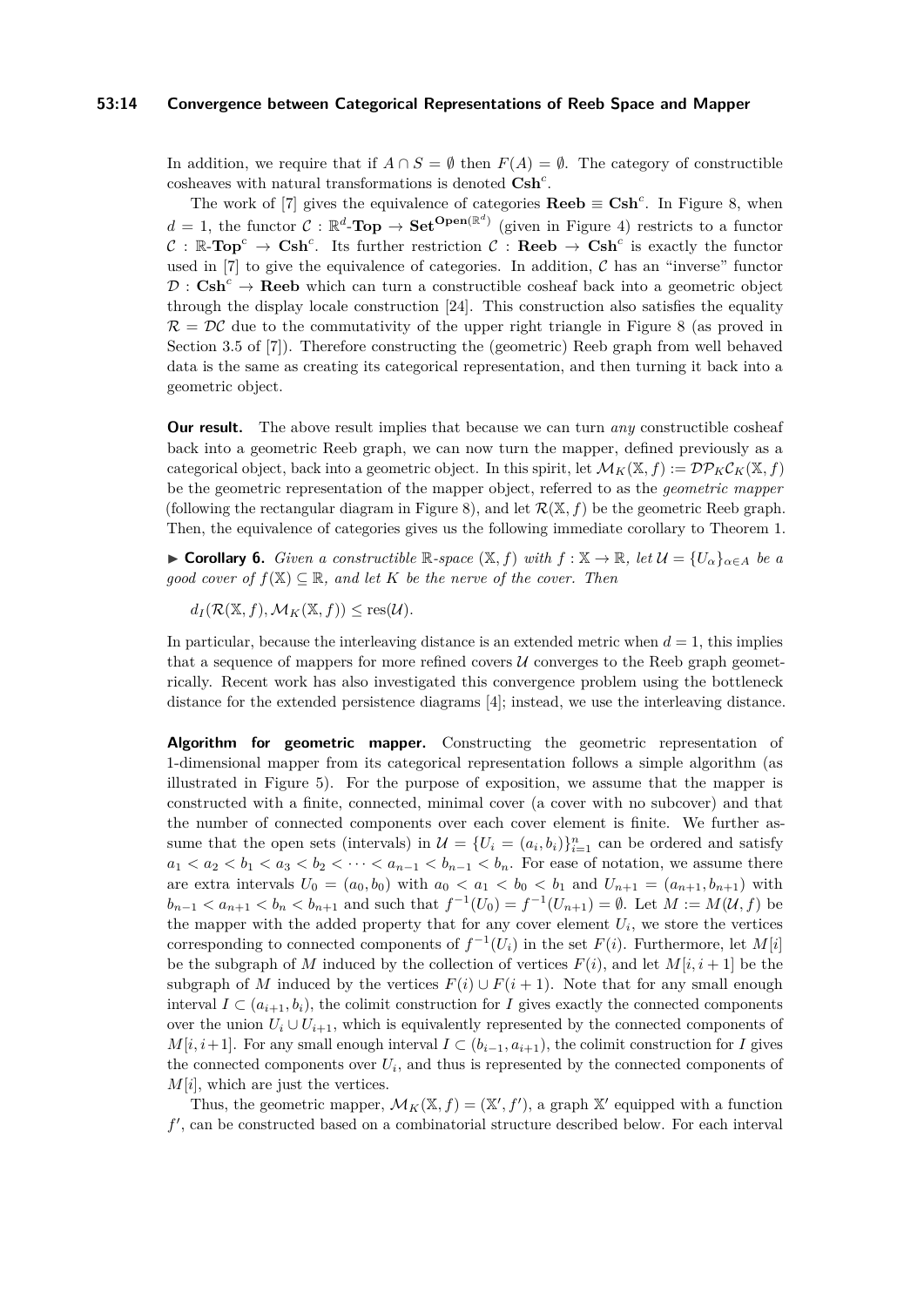$[b_{i-1}, a_{i+1}]$ , add an edge *uv* with two new pink vertices for each vertex in *M*[*i*] (see Figure [5](#page-6-0) Algorithm). Set  $f'(u) = b_{i-1}$  and set  $f'(v) = a_{i+1}$ . For each interval  $[a_{i+1}, b_i]$ , add an edge *wx* with two new yellow vertices for each connected component in  $M[i, i + 1]$ . Set  $f'(w) = a_{i+1}$  and  $f'(x) = b_i$ . Now, we have a combinatorial structure which consists of a collection of disjoint edges spread across each of the intervals defined by the cover, and each edge has a top vertex and a bottom vertex given by the function values. A pink and a yellow vertex are called equivalent if the vertex sets corresponding to them in *M*[*i*] and  $M[i, i+1]$  respectively have a nontrivial intersection. The graph  $X'$  resulting from identifying (i.e. gluing) equivalent vertices with the same function value of  $f'$  is the geometric mapper. Such an algorithm relies on subroutines of union-find, therefore it inherits the complexity of union-find that varies depending on naive or advanced implementations.

### **9 Discussion**

The authors of [\[4\]](#page-14-7) asked whether it is possible to describe the mapper as a particular constructible cosheaf. We addressed this question for  $d = 1$  in Section [8:](#page-12-0) we described the mapper as a constructible cosheaf when it is passed to the continuous version. We suspect that our geometric results hold in the case  $d > 1$ . That is, with the proper notion of constructibility for  $\mathbb{R}^d$ -spaces and cosheaves, we will have both an equivalence of categories, and a proof that the interleaving distance is an extended metric, not just a pseudometric; and therefore the mapper converges to the Reeb space on the space level. Our results are first steps towards providing a theoretical justification for the use of discrete objects (mapper and JCN) as approximations to the Reeb space with guarantees. Some future directions include creating categorical interpretation of multiscale mapper [\[8\]](#page-14-4) and studying distance metrics between Jacobi sets in the categorical setting.

**Acknowledgements.** BW would like to thank the support from NSF IIS-1513616.

#### **References**

- <span id="page-14-6"></span>**1** Peter Bubenik, Vin de Silva, and Jonathan Scott. Metrics for generalized persistence modules. *Foundations of Computational Mathematics*, 15(6):1501–1531, 2015.
- <span id="page-14-5"></span>**2** Hamish Carr and David Duke. Joint contour nets. *IEEE Transactions on Visualization and Computer Graphics*, 20(8):1100–1113, 2014.
- <span id="page-14-0"></span>**3** Hamish Carr, Jack Snoeyink, and Michiel van de Panne. Flexible isosurfaces: Simplifying and displaying scalar topology using the contour tree. *Computational Geometry*, 43:42–58, 2010.
- <span id="page-14-7"></span>**4** Mathieu Carriére and Steve Oudot. Structure and stability of the 1-dimensional mapper. *Symposium on Computational Geometry (to appear); arXiv:1511.05823*, 2016.
- <span id="page-14-3"></span>**5** Frédéric Chazal and Jian Sun. Gromov-Hausdorff approximation of filament structure using Reeb-type graph. *Proceedings 13th Annual Symposium on Computational Geometry*, pages 491–500, 2014.
- <span id="page-14-2"></span>**6** Justin Curry. *Sheaves, Cosheaves and Applications*. PhD thesis, University of Pennsylvania, 2014.
- <span id="page-14-1"></span>**7** Vin de Silva, Elizabeth Munch, and Amit Patel. Categorification of Reeb graphs. *Discrete and Computational Geometry (to appear); arXiv:1501.04147*, 2016.
- <span id="page-14-4"></span>**8** Tamal K. Dey, Facundo Mémoli, and Yusu Wang. Mutiscale mapper: A framework for topological summarization of data and maps. arXiv:1504.03763, 2015.